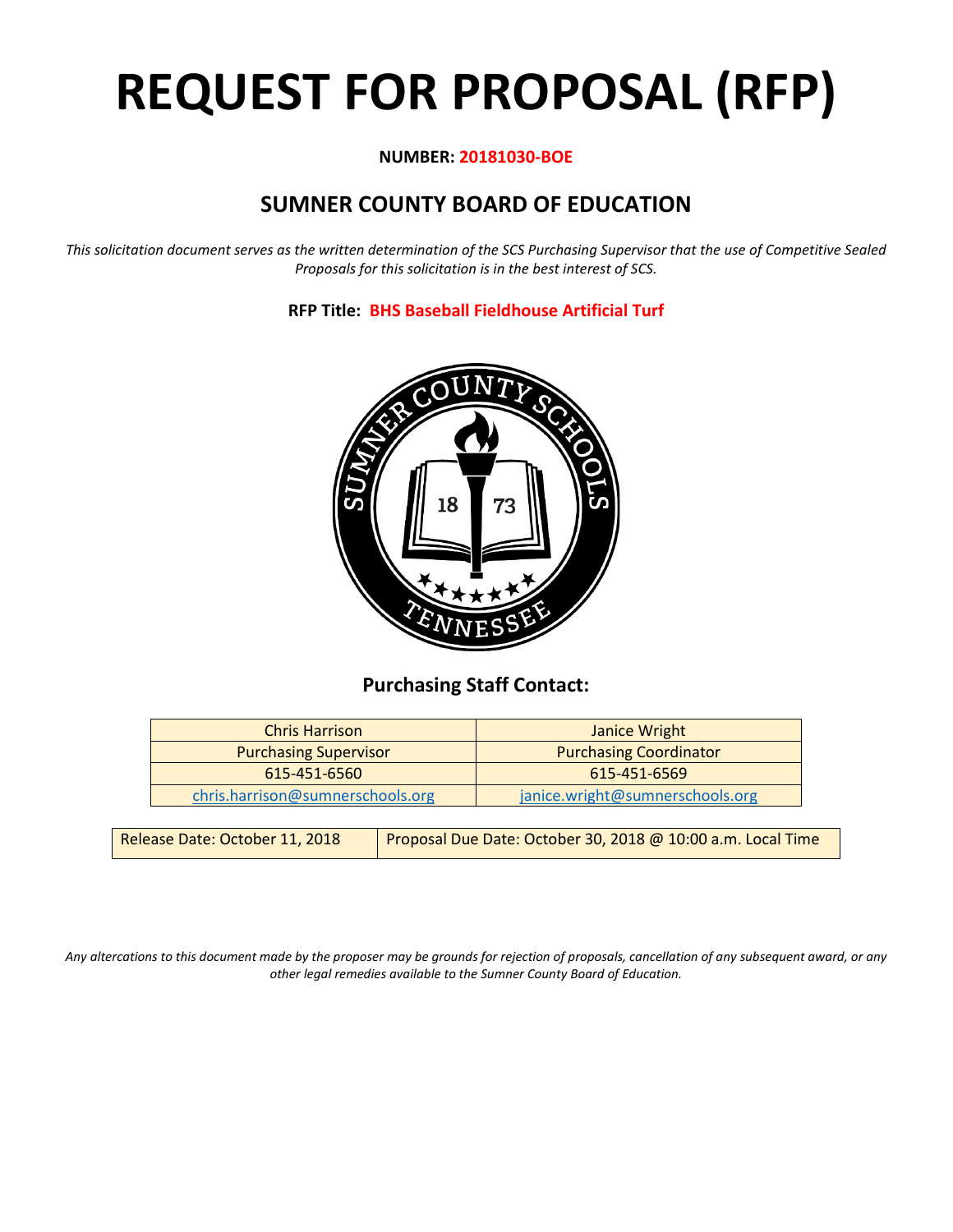# **NOTICE TO PROPOSERS**

There may be one or more amendments to this RFP. In order to receive communication for any such amendments issued specifically to this RFP, the proposer must provide a Notice of Intent to Propose to the Sumner County Board of Education (SCS) Purchasing Department. The proposer must utilize this form when submitting notice. The notice may be sent by email to: Purchasing Office, purchasing@sumnerschools.org. SCS will send amendments only to those proposers which complete and return this information by the deadline list in the RFP Schedule of Events (Section 4).

| <b>RFP Number:</b>      | 20181030-BOE BHS Baseball Fieldhouse Artificial Turf |  |
|-------------------------|------------------------------------------------------|--|
| Company Name:           |                                                      |  |
| <b>Mailing Address:</b> |                                                      |  |
|                         |                                                      |  |
|                         |                                                      |  |
| <b>Phone Number:</b>    |                                                      |  |
| <b>Contact Person:</b>  |                                                      |  |
| <b>Email Address:</b>   |                                                      |  |
|                         |                                                      |  |
| Authorized Signature    |                                                      |  |
| <b>Printed Name</b>     |                                                      |  |
| Date                    |                                                      |  |

Emailed amendments will be sent in a Microsoft Word (Office for Windows) or Portable Document Format (pdf) format. Any alterations to the document made by the proposer may be grounds for rejection of proposal, cancellation of any subsequent award or any other legal remedies available to the Sumner County Board of Education.

Amendments will also be posted on the SCS website **https://sumnerschools.org/index.php/current-bids-and-rfps** and attached to the solicitation listing as a PDF or WORD file. Check the particular solicitation on the Current Bids and RFPs webpage for any posted amendments.

By completing and returning this form, the Proposer has expressed its intent to provide a proposal for **20181030-BOE BHS Baseball Fieldhouse Artificial Turf.**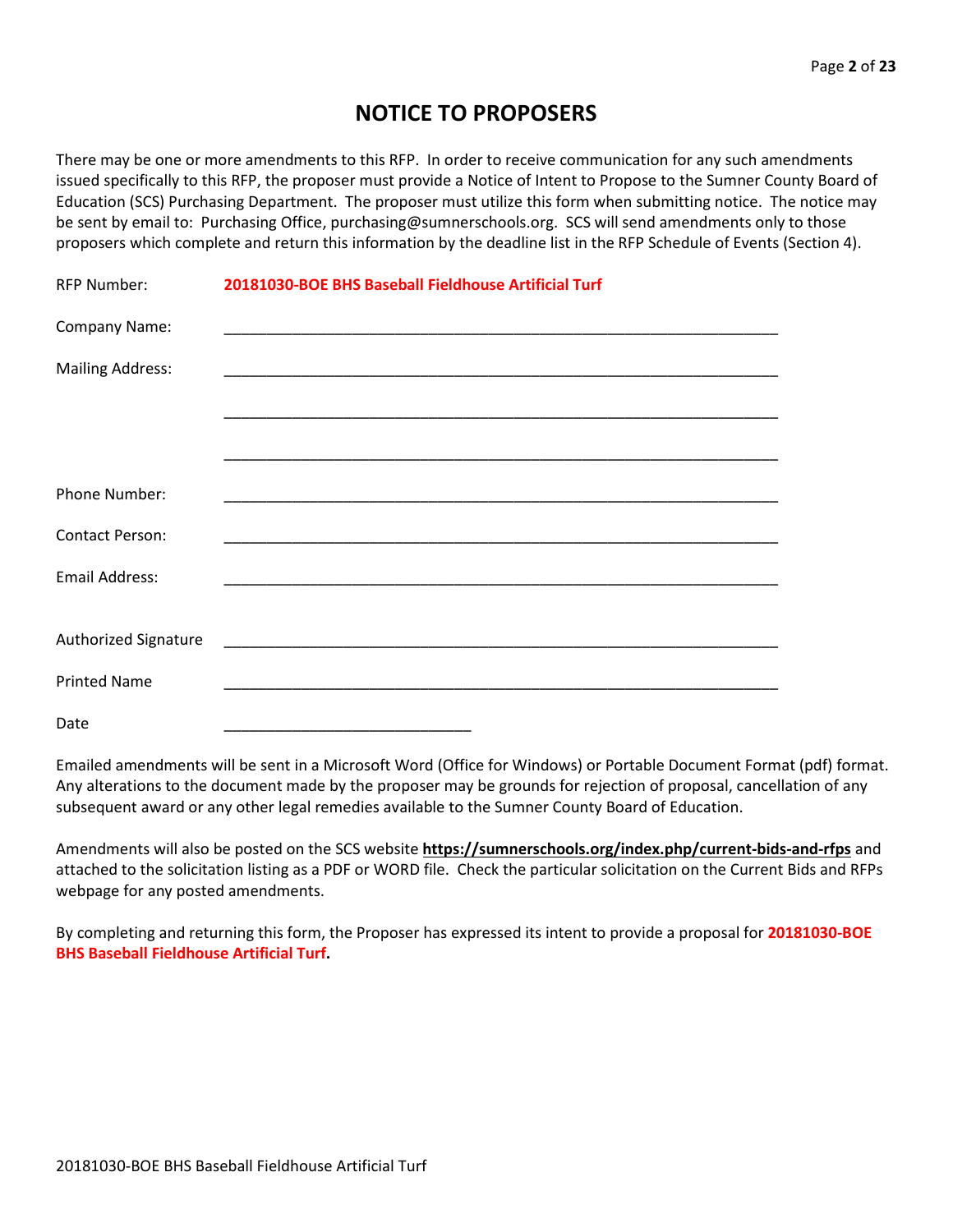# **TABLE OF CONTENTS**

- 1. Introduction/Overview
	- 1.1. Purpose
	- 1.2. Contact Information
- 2. Requirements
	- 2.1. Scope of Work/Specifications
	- 2.2. Contactor Obligations
- 3. Source Selection and Contract Award
- 4. Schedule of Events
- 5. Instructions for Proposal
	- 5.1. Required Forms
	- 5.2. New Vendors
	- 5.3. Acknowledgement of Insurance Requirements
	- 5.4. Clarification and Interpretation of RFP
	- 5.5. Proposal Package
	- 5.6. Delivery of Proposals
	- 5.7. Evaluation of Proposals
	- 5.8. Request for Clarification of Proposals
	- 5.9. Protests
- 6. Attachments
	- 6.1. Contact Information
	- 6.2. Bid Form/Certification
	- 6.3. References
	- 6.4. Certification Regarding Debarment or Suspension
	- 6.5. Condition of Submitting Proposal
	- 6.6. Statement of Non-Collusion
	- 6.7. Attestation Re Personnel
	- 6.8. Drug Free Workplace Affidavit
	- 6.9. IRS Form W-9
		- \**An online, fillable version can be found at https://www.irs.gov/pub/irs-pdf/fw9.pdf*
	- 6.10. Standard Terms & Conditions
	- 6.11. Vendor Checklist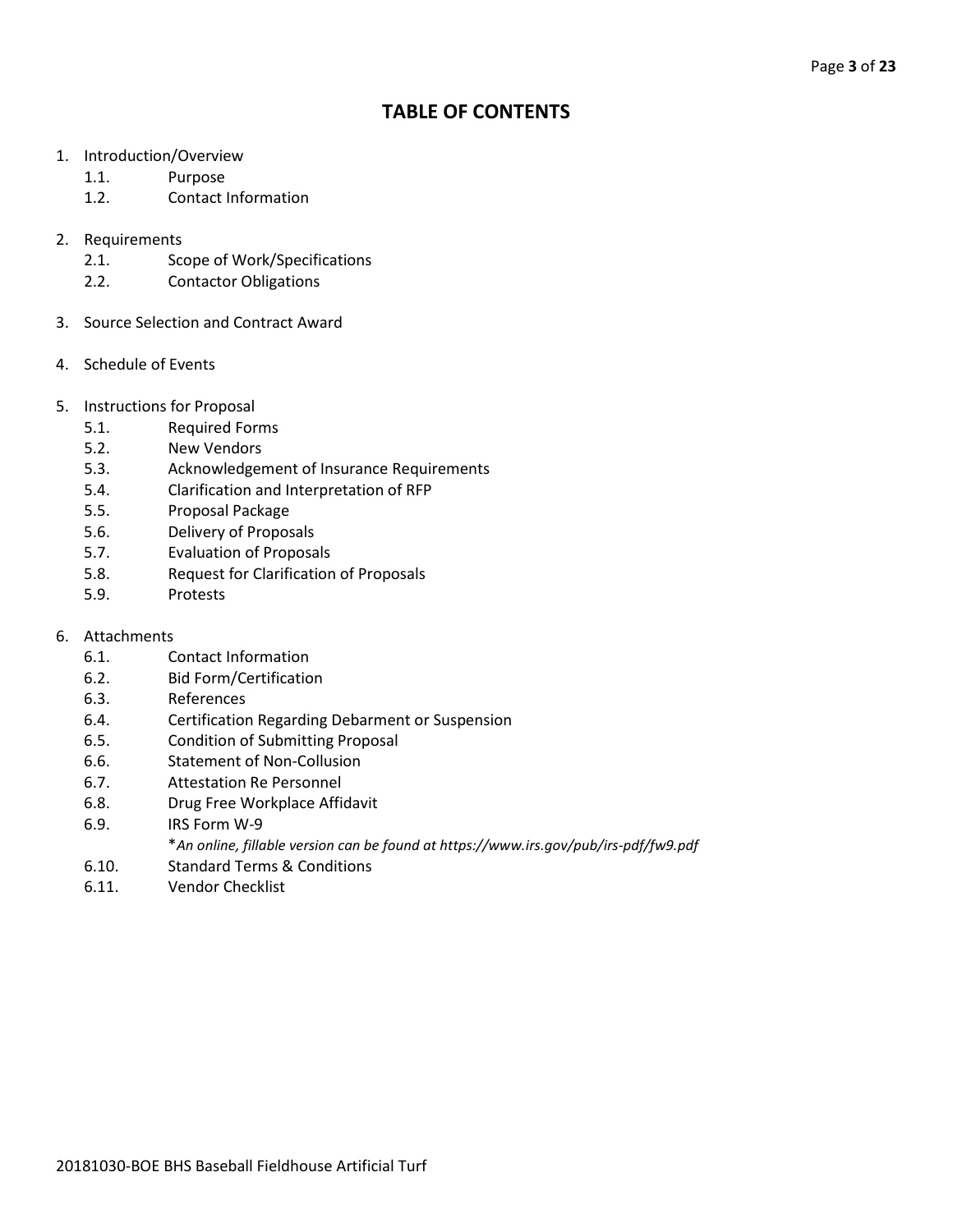#### 1. Introduction/Overview

#### 1.1. Purpose

The Sumner County Board of Education (SCS) is requesting sealed proposals for the installation of artificial turf in the baseball fieldhouse at Beech High School.

#### 1.2. Contact Information

Unauthorized contact regarding this RFP with employees or officials of SCS other than the Purchasing Supervisor named below may result in disqualification from this procurement process.

Interested parties must direct all communication regarding this RFP to the Purchasing Supervisor, who is SCSs only official point of contact for this RFP.

| <b>RFP Procedures</b>            | <b>RFP Specifications</b>       |
|----------------------------------|---------------------------------|
| Chris Harrison                   | Josh Carman                     |
| <b>Purchasing Supervisor</b>     | Coach, BHS Baseball             |
| 1500 Airport Road                | 3126 Long Hollow Pike           |
| Gallatin, TN 37066               | Hendersonville, TN 37075        |
| chris.harrison@sumnerschools.org | 615-478-0877                    |
|                                  | joshua.carman@sumnerschools.org |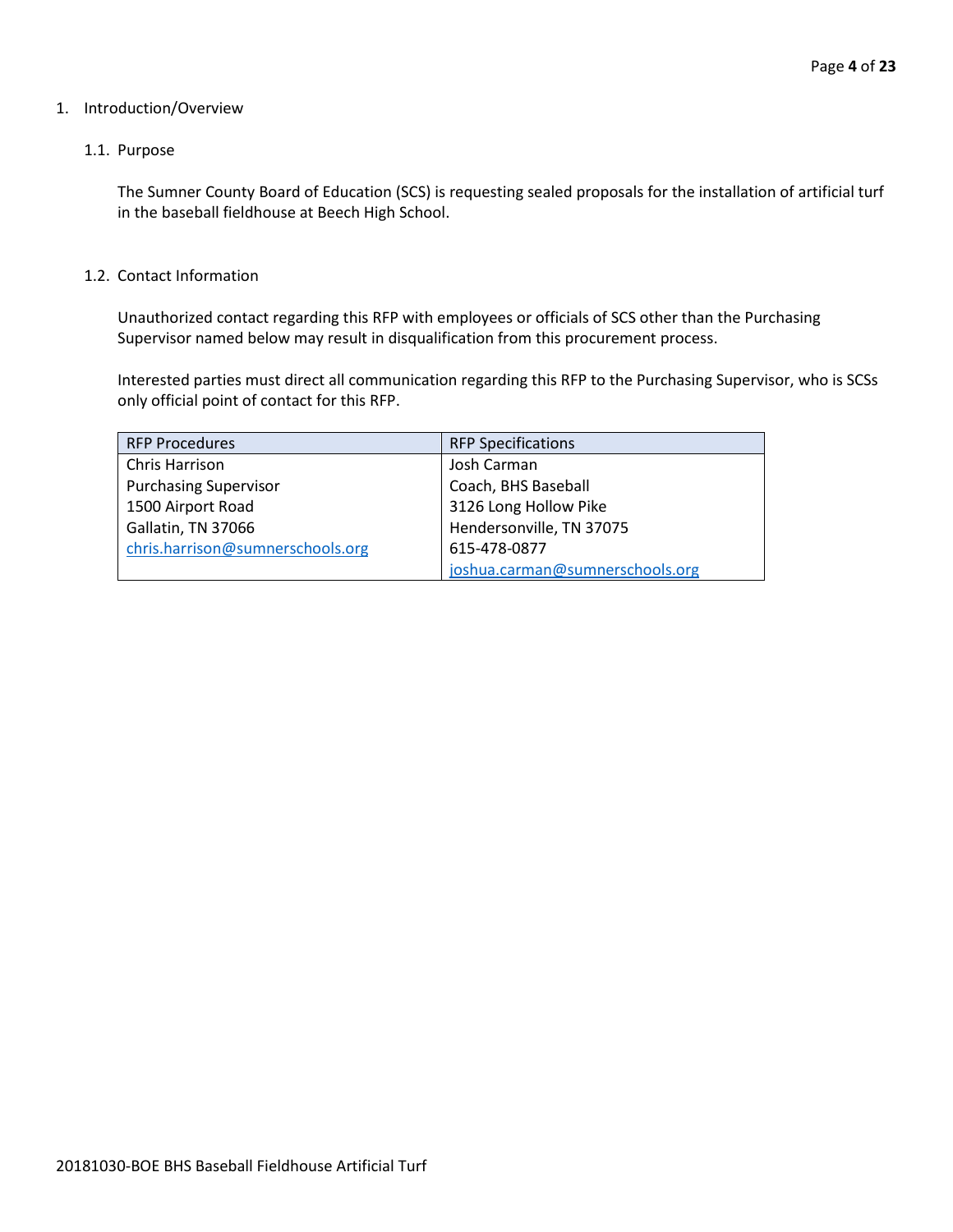# 2. Requirements

2.1. Scope of Work / Specifications

**Jobsite:** Beech High School 3126 Long Hollow Pike Hendersonville, TN 37075

# **Indoor Facility**: 3,770 SF

# **Turf Removal**

- SCS shall be responsible for removal and disposal of existing turf.
- The Contractor shall thoroughly clean the floor to remove all debris and/or adhesive in preparation for installation of new turf.

# **Artificial Turf**

- EPS DPPE-Duraplay Premier Turf or equivalent product
	- o Face Weight: 36 oz/sq. yd
	- o Pile Height: 9/16" inch
	- o Backing: 5mm pad
	- o Color: Available in multiple colors. To be selected upon award.
- Product Warranty: 10 year provided by manufacturer
- Install Warranty: 1 year on workmanship provided by Contractor
- NOTE: The Contractor must include product literature for an equivalent product substitution.

Bidders can contact Coach Josh Carman at 615-478-0877 to schedule an on-site inspection of the facility. It is recommended that all interested bidders conduct an on-site inspection for full understanding of the project scope. ALL visitors must check-in at the front office. SCS utilizes the LobbyGuard visitor management system. ANY visitor not cleared by the LobbyGuard system will be required to leave the property. NO EXCEPTIONS.

- 2.2. Standard Contractor Obligations
	- Shall provide and obtain all necessary materials, equipment and labor to perform all items listed in the Scope of Work.
	- Shall provide and obtain all necessary permits with Local, County, etc. agencies as required by law and as required in the Scope of Work.
	- Shall schedule all necessary inspections with Local, County, etc. agencies as required by law.
	- Shall strictly adhere to all specifications, engineered drawings and any other form of documentation related to the completion of the Scope of Work. SCS reserves the right to withhold partial or all payment until the work is completed to the specifications and satisfaction of SCS. Any work not completed to specifications will be the Contractor's sole responsibility and expense to redo.
	- Shall dispose of all generated waste materials in compliance with all Local, State and Federal guidelines, regulations and requirements.
	- Shall have property trained and experienced staff to facilitate the services specified in the Scope of Work. If applicable, the Contractor shall provide documentation that staff has received the manufacturers' certification to complete the services specified in the Statement of Work.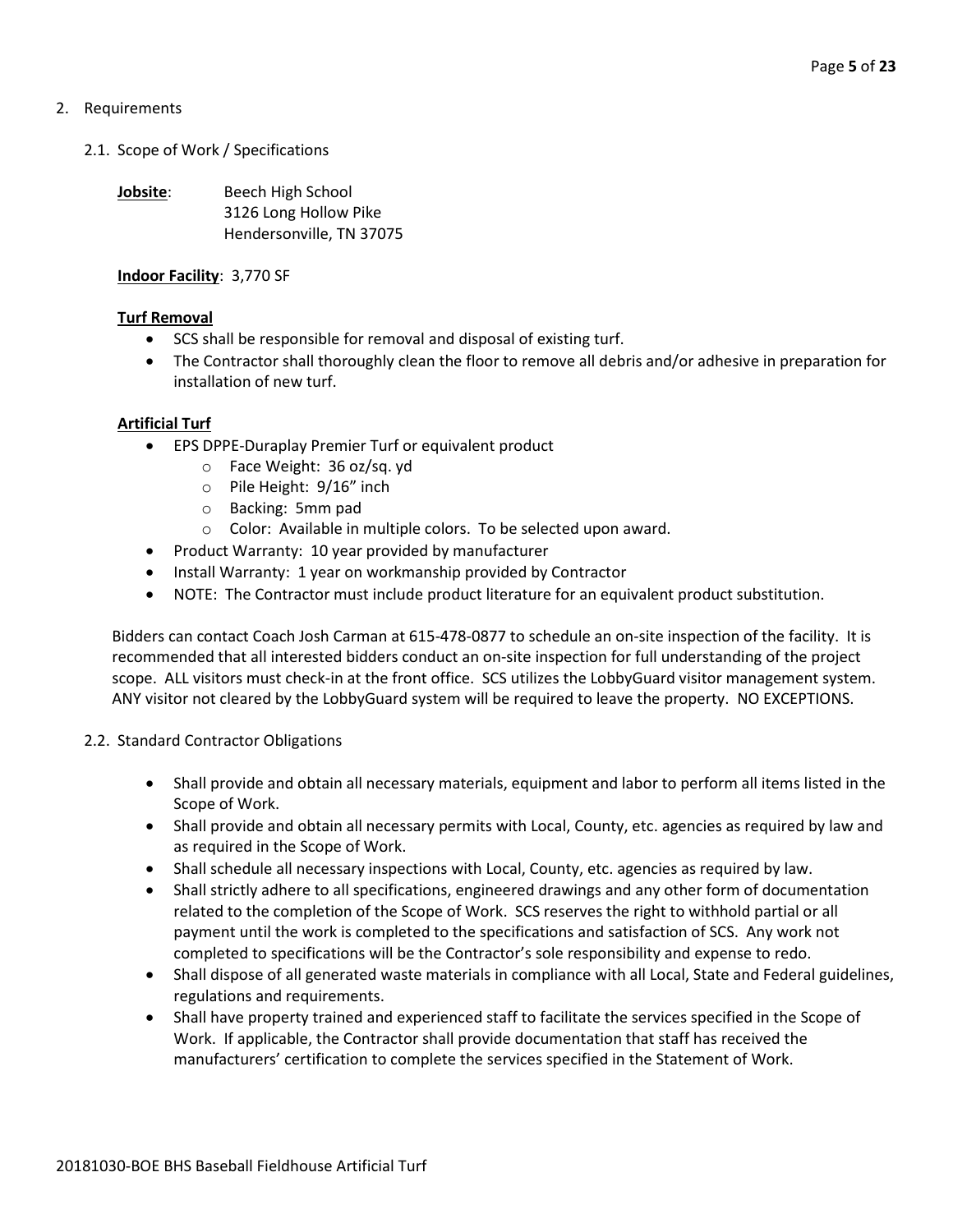- 3. Source Selection and Contract Award
	- Award(s), if made, will be made to the Responsive and Responsible proposer(s) whose proposal is most advantageous to SCS, taking into consideration price and the other evaluation criteria set forth in the RFP.
		- o General Criteria to be determined "Responsive"
			- Does the proposal include all required information, included completed attachment forms and affidavits?
			- Was the proposal delivered on or before the stated deadline? Did it include the required number of copies (hard & electronic)?
		- o General Criteria to be determined "Responsible"
			- Does the Proposer demonstrate an understanding of SCSs needs and proposed approach to the project?
			- **Does the Proposer possess the ability, capacity, skill and financial resources to provide the** service?
			- Can the Proposer take upon itself the responsibilities set forth in the RFP and produce the required outcomes in a timely fashion?
			- **Does the Proposer have the character, integrity, reputation, judgement, experience and** efficiency required for the project?
	- SCS reserves the right to enter into discussions with Proposers which have submitted proposals determined to be reasonably like of being considered for selection to assure a full understanding of and responsiveness to the RFP requirements. Every effort shall be afforded to assure fair and equal treatment with respect to the opportunity for discussion and/or revision of their respective proposals. Revisions may be permitted after the submission and prior to the award for the purpose of obtaining the best offers.
	- SCS reserves the right to negotiate price and contract terms and conditions with the most qualified proposer(s) to provide the requested service. If a mutually beneficial agreement with the lowest responsive and responsible Proposer is not reached, SCS reserves the right to enter into contract negotiations with the next lowest Proposer and continue this process until an agreement is reached.
	- Upon mutual agreement by both parties, SCS shall grant the right to extend the terms, conditions and prices of contract(s) awarded from this RFP to other Institutions (such as State, Local and/or Public Agencies) who express an interest in participating in any contract that results from this RFP. Each of the "piggyback" Institutions will issue their own purchasing documents for purchase of the goods/services. Proposer agrees that SCS shall bear no responsibility or liability for any agreements between Proposer and the other Institution(s) who desire to exercise this option.
- 4. Schedule of Events

| <b>RFP Issued</b>              | October 11, 2018 |
|--------------------------------|------------------|
| <b>Questions DEADLINE</b>      | October 23, 2018 |
| <b>RFP Submission DEADLINE</b> | October 30, 2018 |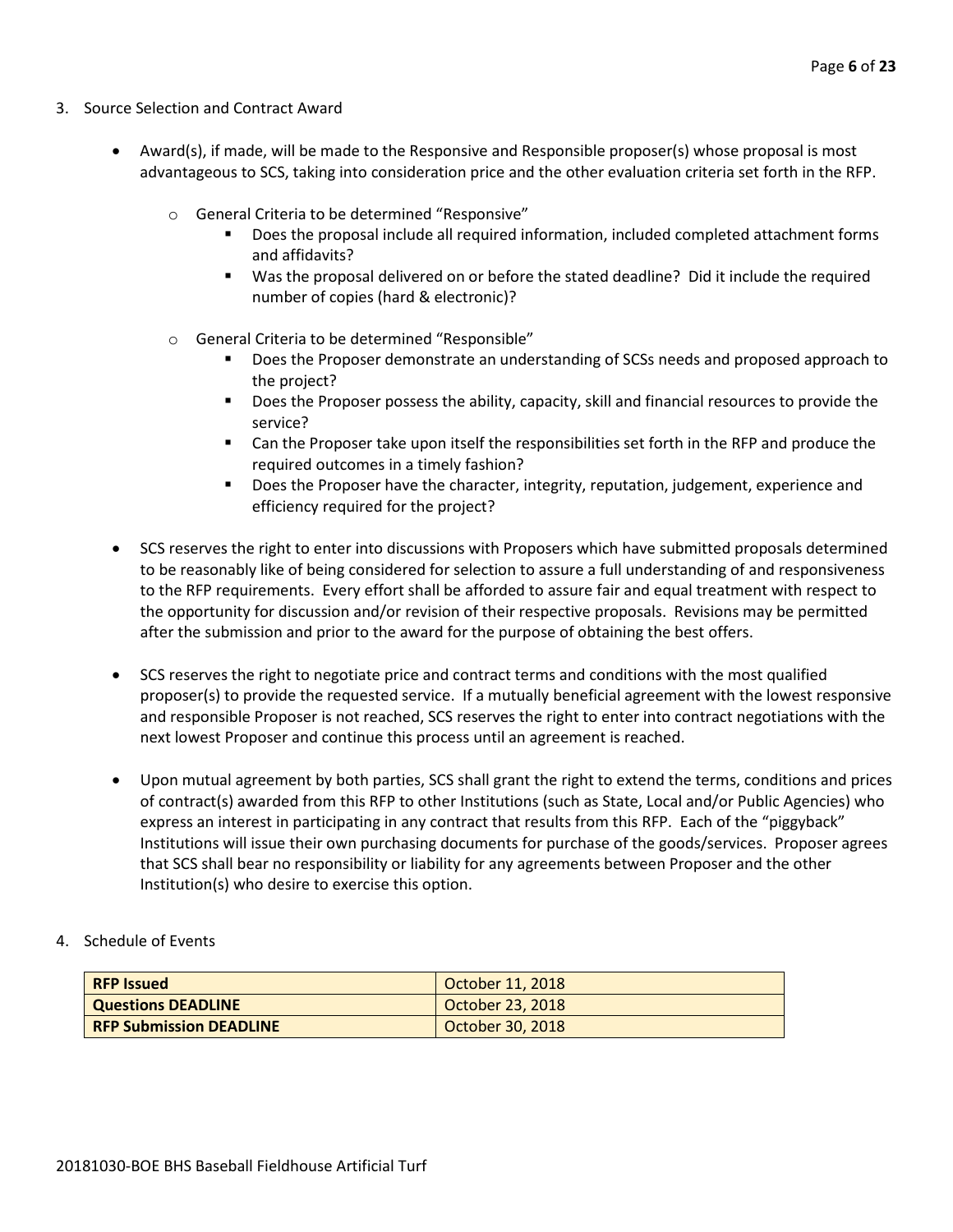# 5. Instructions for Proposal

#### 5.1. Required Forms

- Proposer must complete and submit the Attachments in Section 6. Attachments may be omitted depending on the RFP requirements. Refer to the Table of Contents for omitted Attachments.
- Evidence of a valid State of Tennessee Business License and/or Sumner County Business License.
- For all vendors with annual purchases in excess of \$50,000; a Sumner County Business License must be on file with the SCS Finance Department. Evidence of the license must be provided within ten (10) working days following notification of award; otherwise, SCS may rescind its acceptance of the Proposer's proposal.
- Copy of State of Tennessee License (if applicable) in respective field.
- If applicable, the Proposer must include a copy of the contract(s) the Proposer will submit to be signed.

#### 5.2. New Vendors

- To comply with Internal Revenue Service requirements, all vendors who perform any type of service are required to have a current IRS Form W-9 on file with the SCS Finance Department. It is a mandatory requirement to complete the IRS Form W-9 (Attachment 6.9) included in this RFP.
- To comply with the Tennessee Lawful Employment Act (50-1-702 and 50-1-703), non-employees (individuals paid directly by the employer in exchange for the individual's labor or services) must have on file one (1) of the following documents:
	- o A valid Tennessee driver's license or photo identification;
	- $\circ$  A valid driver's license or photo identification from another state where the license requirements are at least as strict as those in Tennessee;
	- o A birth certificate issued by a U.S. state, jurisdiction or territory;
	- o A U.S. government issued certified birth certificate;
	- o A valid, unexpired U.S. passport;
	- o A U.S. certificate of birth abroad (DS-1350 or FS-545)
	- o A report of birth abroad of a U.S. citizen (FS-240);
	- o A certificate of citizenship (N560 or N561);
	- o A certificate of naturalization (N550, N570 or N578);
	- o A U.S citizen identification card (I-197 or I-179); or
	- $\circ$  Valid alien registration documentation or other proof of current immigration registration recognized by the United States Department of Homeland Security that contains the individual's complete legal name and current alien admission number or alien file number (or numbers if the individual has more than one number).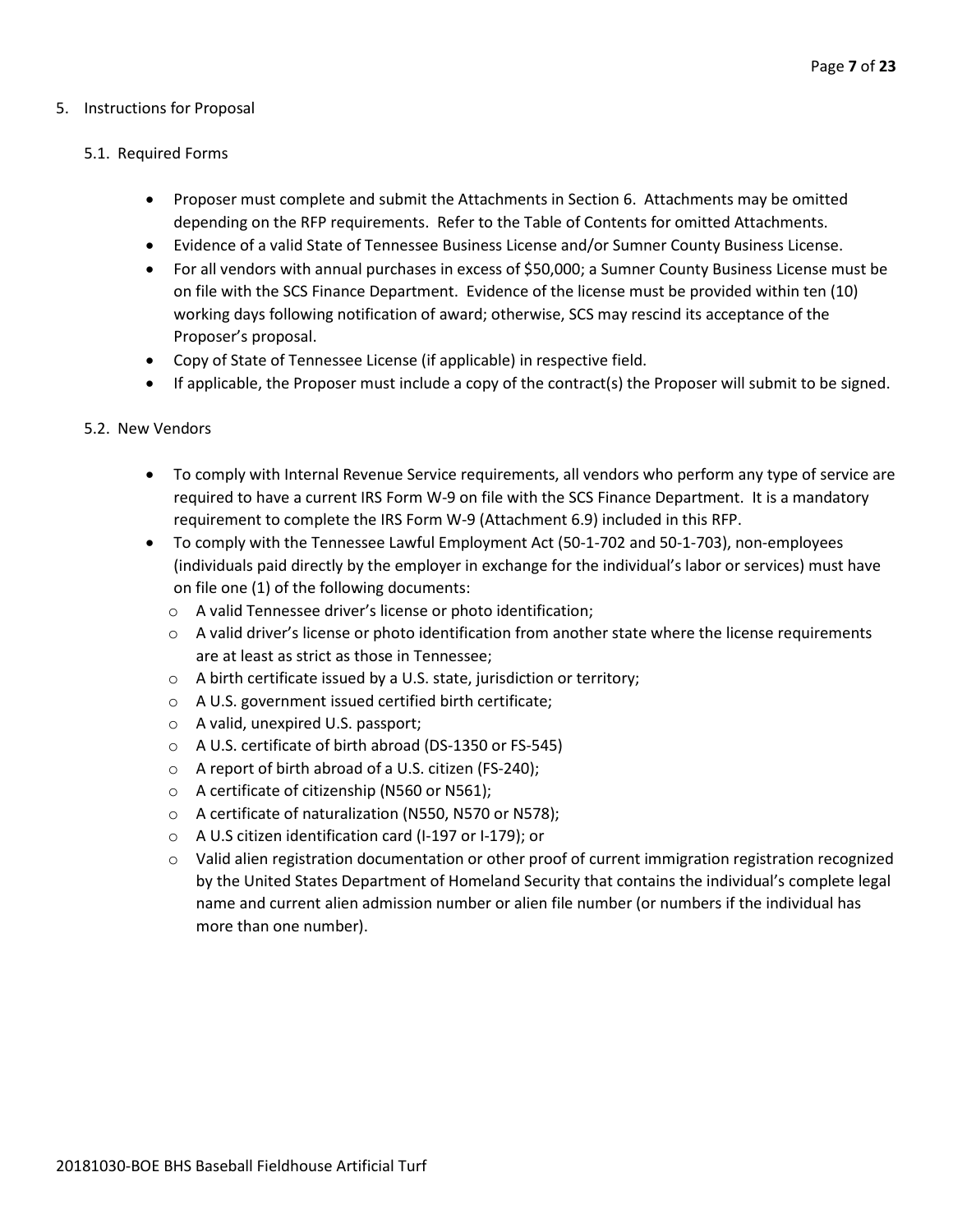# 5.3. Acknowledgement of Insurance Requirements

By submitting a proposal, Proposer acknowledges that it has read and understands the insurance requirements for the proposal. The Proposer who may have employees, contractors, subcontractors or agents working on SCS properties shall carry current certificates for general and professional liability insurance and for workers' compensation as indicated below. The owner or Principal of each Proposer must also be insured by workers' compensation if they perform any of the services on SCS properties. There will be no exceptions to the insurance requirement. Proposer also understands that the evidence of required insurance must be submitted within fifteen (15) working days following notification of its offer being accepted; otherwise, SCS may rescind its acceptance of the Proposers proposal.

# • **General Liability**

| <b>General Aggregate</b> | \$2,000,000 |
|--------------------------|-------------|
| Each Occurrence          | \$1,000,000 |

# • **Workers Compensation**

| <b>Workers Compensation</b> | <b>Tennessee Statutory Limits</b> |
|-----------------------------|-----------------------------------|
| <b>Employer's Liability</b> | \$500,000                         |

# 5.4. Clarification and Interpretation of RFP

The words "must" and "shall" in the RFP indicate mandatory requirements. Taking exception to any mandatory requirement shall be considered grounds for rejection. There are other requirements that SCS considers important but not mandatory. It is important to respond in a concise manner to each section and submit an itemized list of all exceptions.

# 5.5. Proposal Package

The package containing the proposal must be sealed and clearly marked on the outside of the package: **"20181030-BOE BHS Baseball Fieldhouse Artificial Turf" DO NOT OPEN**

All sealed proposals packages must include all of the following. Any sealed proposals are subject to rejection as non-conforming if any applicable item is not included.

- One (1) Complete Original
- Two (2) additional copies of the Original
- One (1) electronic format (CD/USB Drive)
- Original Signature on Original Proposal. NO copied or digital signatures.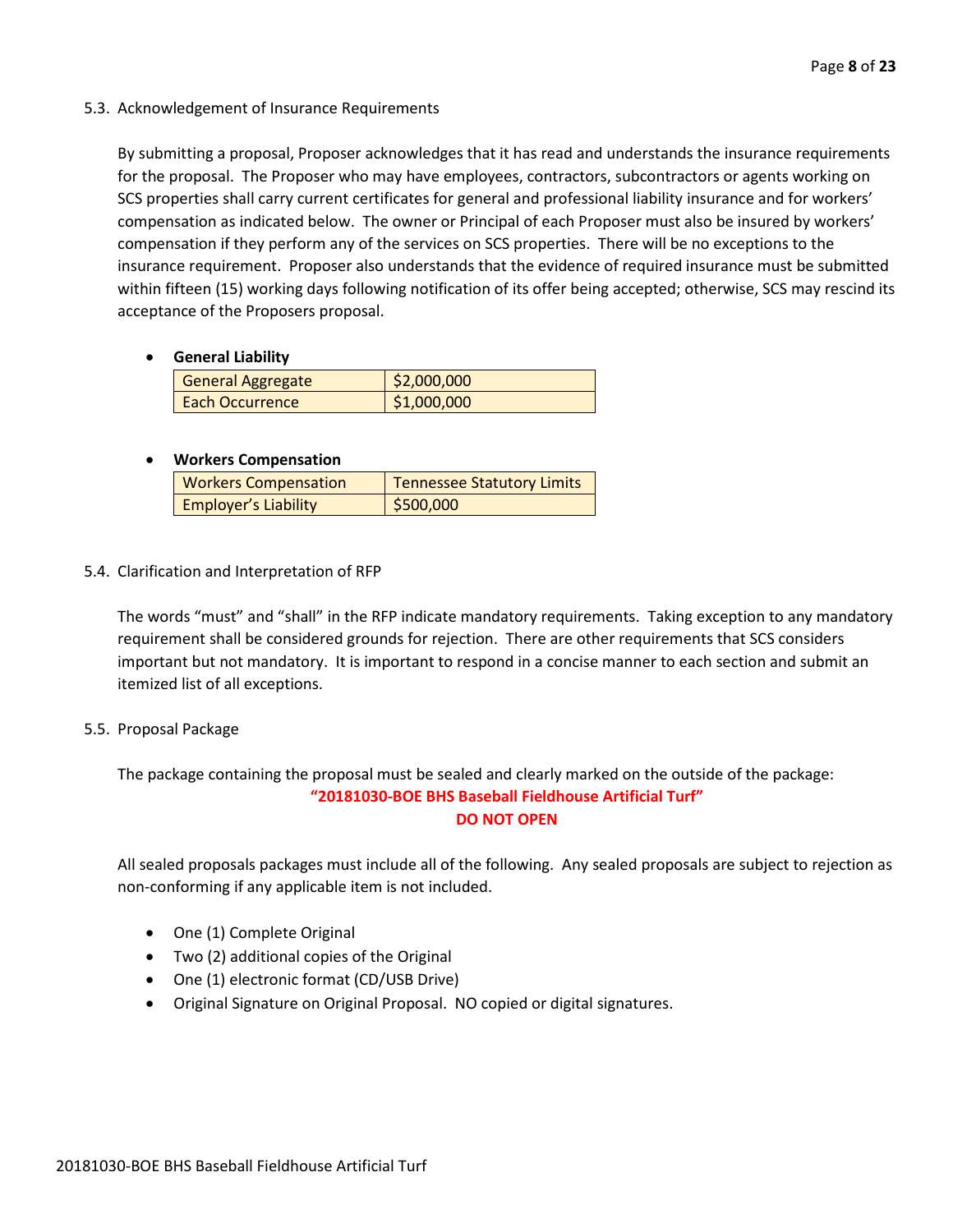The outside of the proposal package must be labeled as follows (if applicable):

- 1. Name of Company and Principal Owner, Business License Number, Expiration Date and License Classification.
- 2. In addition to Item 1, the same is applicable to masonry contractors if the work performed is > \$100,000.
- 3. In addition to Item 1, the same is applicable to HVAC, electrical, plumbing or A/C contractors if the work performed is > \$25,000.
- 4. In addition to Item 1, the same is applicable plus the Department of Environment & Conservation License Number and Classification, applicable to geothermal contractors if the work performed is > \$25,000.
- 5. If the prime contractor performs the masonry portion of the project or any of the above listed contractor skill sets and the work performed is > \$100,000; it must be so designated.
- 6. Only one (1) contractor in each classification listed shall be written on the bid envelope.

#### 5.6. Delivery of Proposals

Sealed proposals will be accepted until **October 30, 2018 @ 10:00 a.m. Local Time**. Proposals received after that time will be deemed invalid. Vendors mailing proposal packages must allow sufficient time to ensure receipt of their package by the time specified. There will be no exceptions. Proposals will be opened and read aloud. The reading of the bids will begin at **10:00 a.m. Local Time**.

Due to the nature of deliveries to the SCS Support Services Facility by carriers such as UPS, FedEx and such like; the proposal package will be accepted if the date and time on the delivery confirmation are indicated to be on or before the Proposal Deadline.

| Delivery Address: | Sumner County Board of Education |
|-------------------|----------------------------------|
|                   | Attn: Purchasing Supervisor      |
|                   | 1500 Airport Road                |
|                   | Gallatin, TN 37066               |

#### 5.7. Evaluation of Proposals

The SCS Purchasing Supervisor will first examine the proposals to reject those that are clearly non-responsive to the stated requirements. Proposers who are determined to be non-responsive and/or non-responsible will be notified of this determination.

The evaluation process will include the following factors:

- Company Experience and Qualifications
	- o The nature and scope of the Proposers business.
	- o The number of years the Proposer has been licensed to do business.
	- $\circ$  The number of years the Proposer has been providing the requested services.
	- o How many similarly sized or larger K-12 clients have you contract with?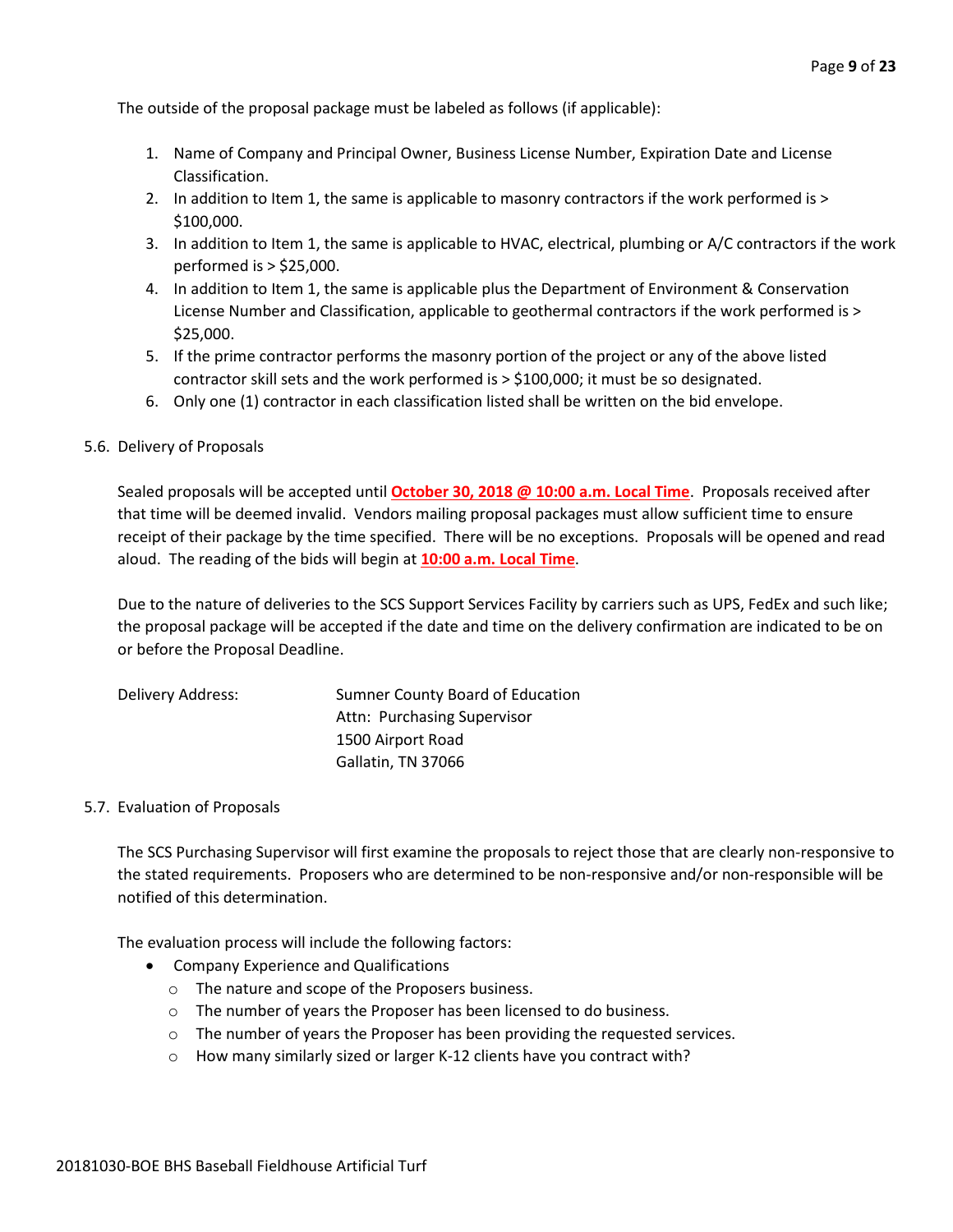- Compensation/Price Data
	- o Address all costs associated with performance of the contracted services.
- Past Performance and References
	- o Provided a minimum of three (3) client references for similar projects in size and scope successfully completed by Proposer within the last three (3) years. Attachment 6.3.
	- $\circ$  SCS may also consider other sources of pertinent past performance information, including the districts own experience with the Proposer.
- 5.8. Request for Clarification of Proposals

Requests for clarification of proposals shall be distributed by the Purchasing Supervisor in writing (or email).

#### 5.9. Protests

In the event that any interested party finds any part of the listed specifications, terms or conditions to be discrepant, incomplete or otherwise questionable in any respect; it shall be the responsibility of the concerned party to notify the SCS Purchasing Office of such matters immediately upon receipt of the RFP. All notifications must be sent to the Purchasing Supervisor via email at [purchasing@sumnerschools.org.](mailto:purchasing@sumnerschools.org)

Any actual or prospective Proposer who is aggrieved in connection with the RFP or award of a contract may protest to the Purchasing Supervisor and/or the Sumner County Board of Education at its regularly scheduled meeting.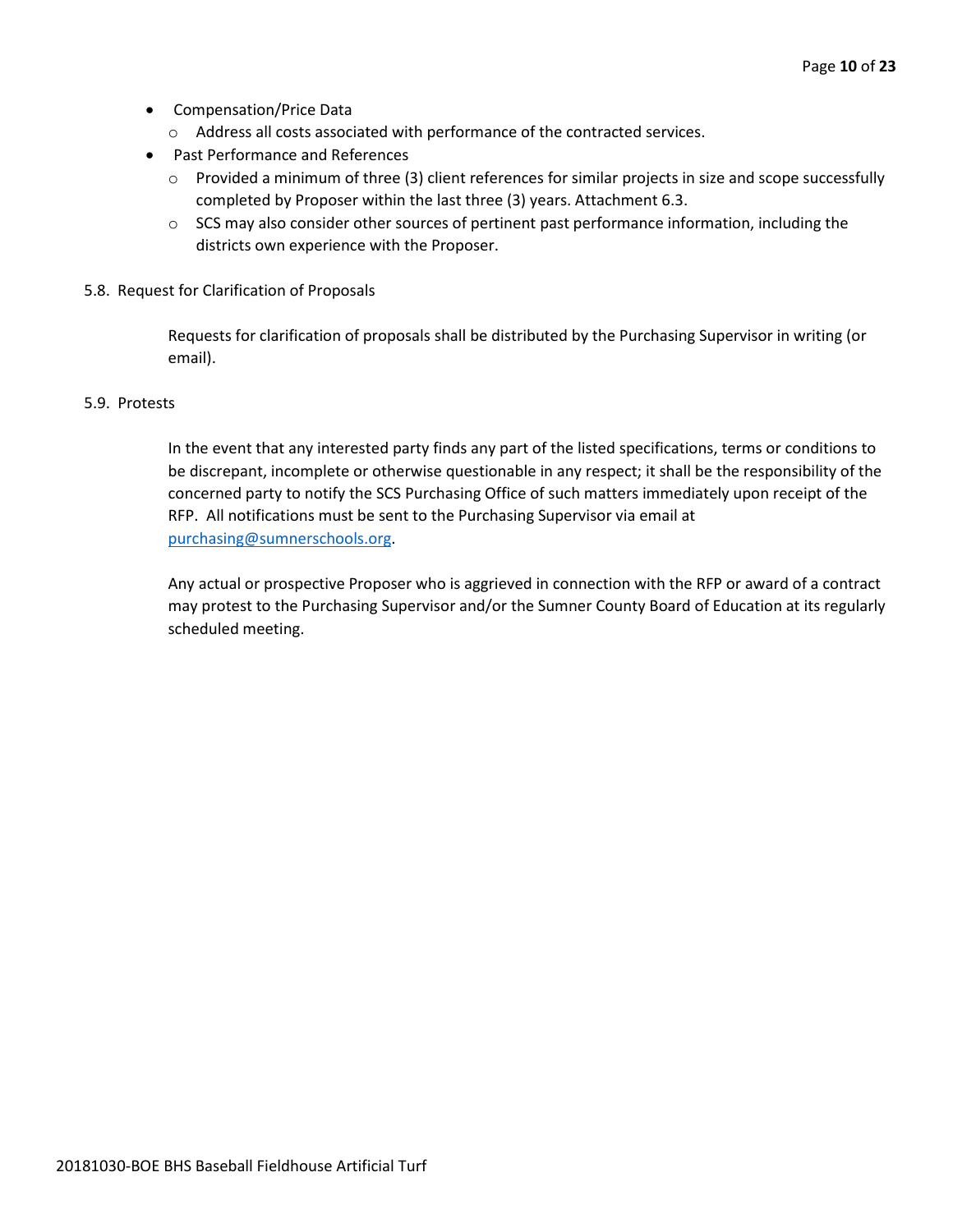#### **ATTACHMENT 6.1 - Contact Information**

| <b>Company Legal Name:</b>                 | <u> 1989 - Johann John Stoff, deutscher Stoffen und der Stoffen und der Stoffen und der Stoffen und der Stoffen u</u> |
|--------------------------------------------|-----------------------------------------------------------------------------------------------------------------------|
| <b>Company Official Address:</b>           |                                                                                                                       |
|                                            |                                                                                                                       |
| Company Web Site (URL):                    |                                                                                                                       |
|                                            |                                                                                                                       |
| Contact Person for project administration: |                                                                                                                       |
|                                            |                                                                                                                       |
|                                            |                                                                                                                       |
|                                            |                                                                                                                       |
|                                            | (office)                                                                                                              |
|                                            | (mobile)                                                                                                              |
|                                            |                                                                                                                       |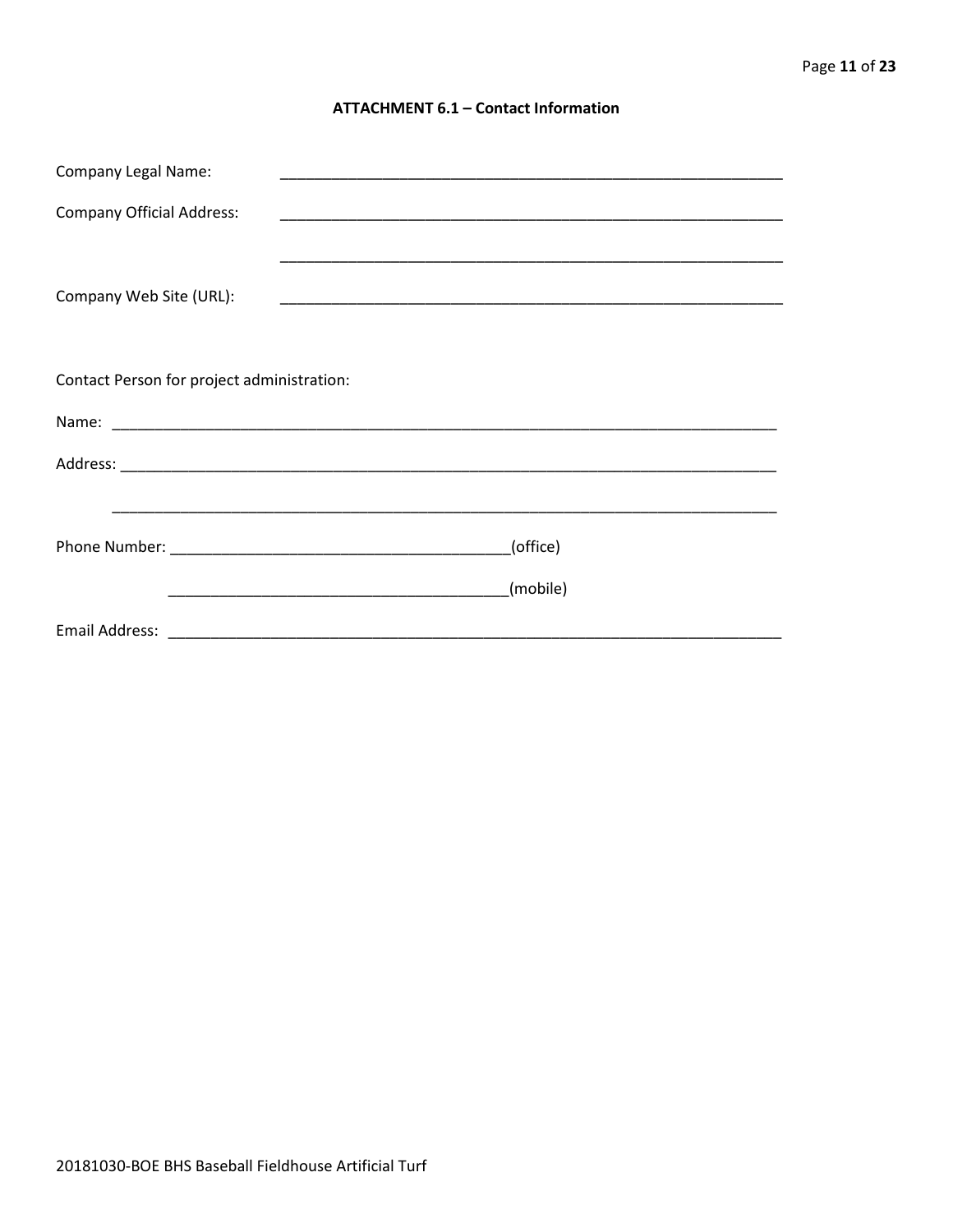

Attn: Purchasing Supervisor 1500 Airport Road Gallatin, TN 37066

# **ATTACHMENT 6.2 – Bid Form/Certification 20181030-BOE BHS Baseball Fieldhouse Artificial Turf**

| BOE BHS Baseball Fieldhouse Artificial Turf in accordance with the specifications and instructions set forth in these bid |  |
|---------------------------------------------------------------------------------------------------------------------------|--|
| documents.                                                                                                                |  |
|                                                                                                                           |  |
| I certify that my proposal does not contain a substitution to the proposed turf manufacturer and product selection.       |  |
|                                                                                                                           |  |
|                                                                                                                           |  |
|                                                                                                                           |  |
|                                                                                                                           |  |
| $(\text{street})$<br>(city, state, zip)                                                                                   |  |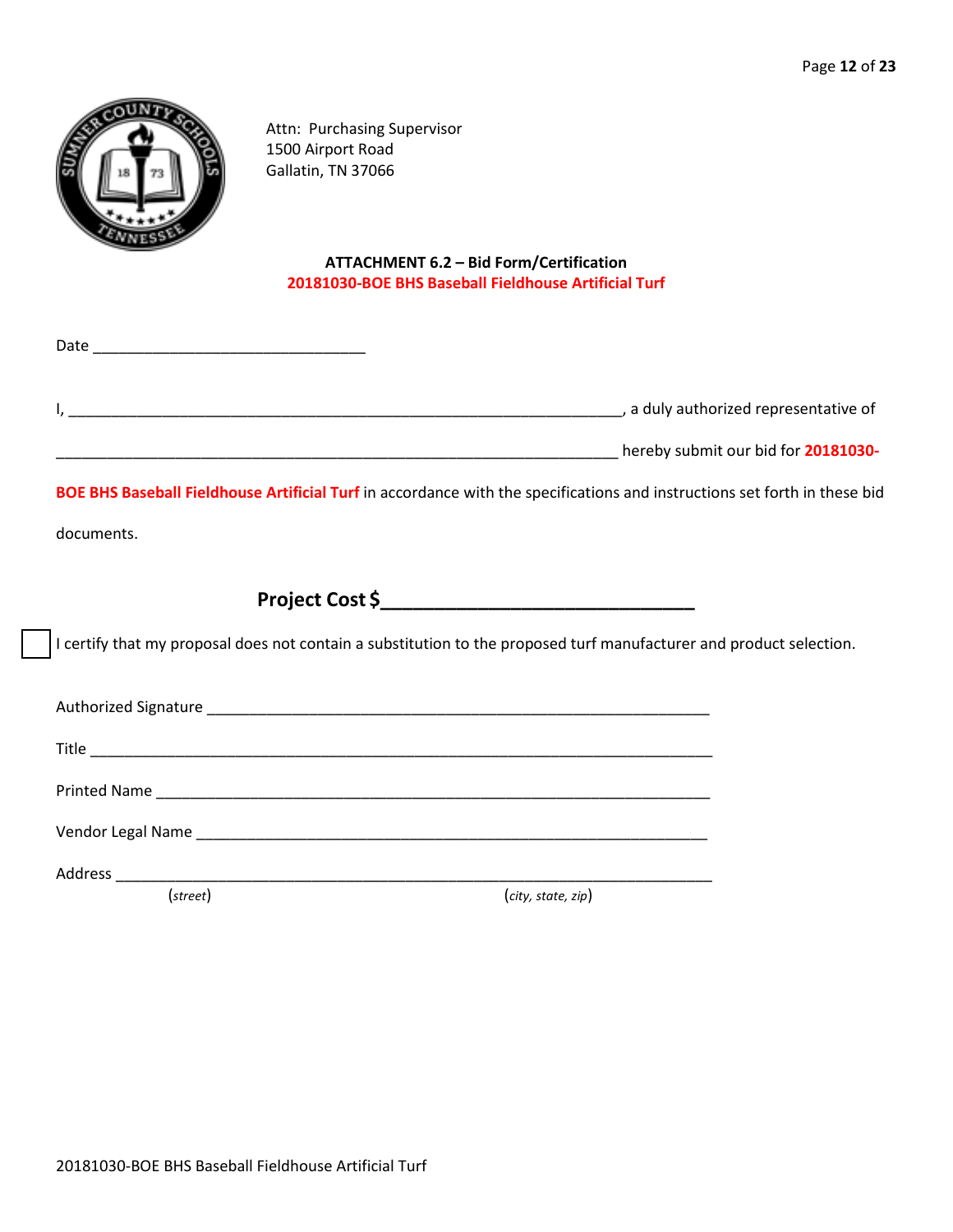| <b>ATTACHMENT 6.3 - References</b> |  |  |
|------------------------------------|--|--|
|------------------------------------|--|--|

\*Proposers may copy this page and submit additional references.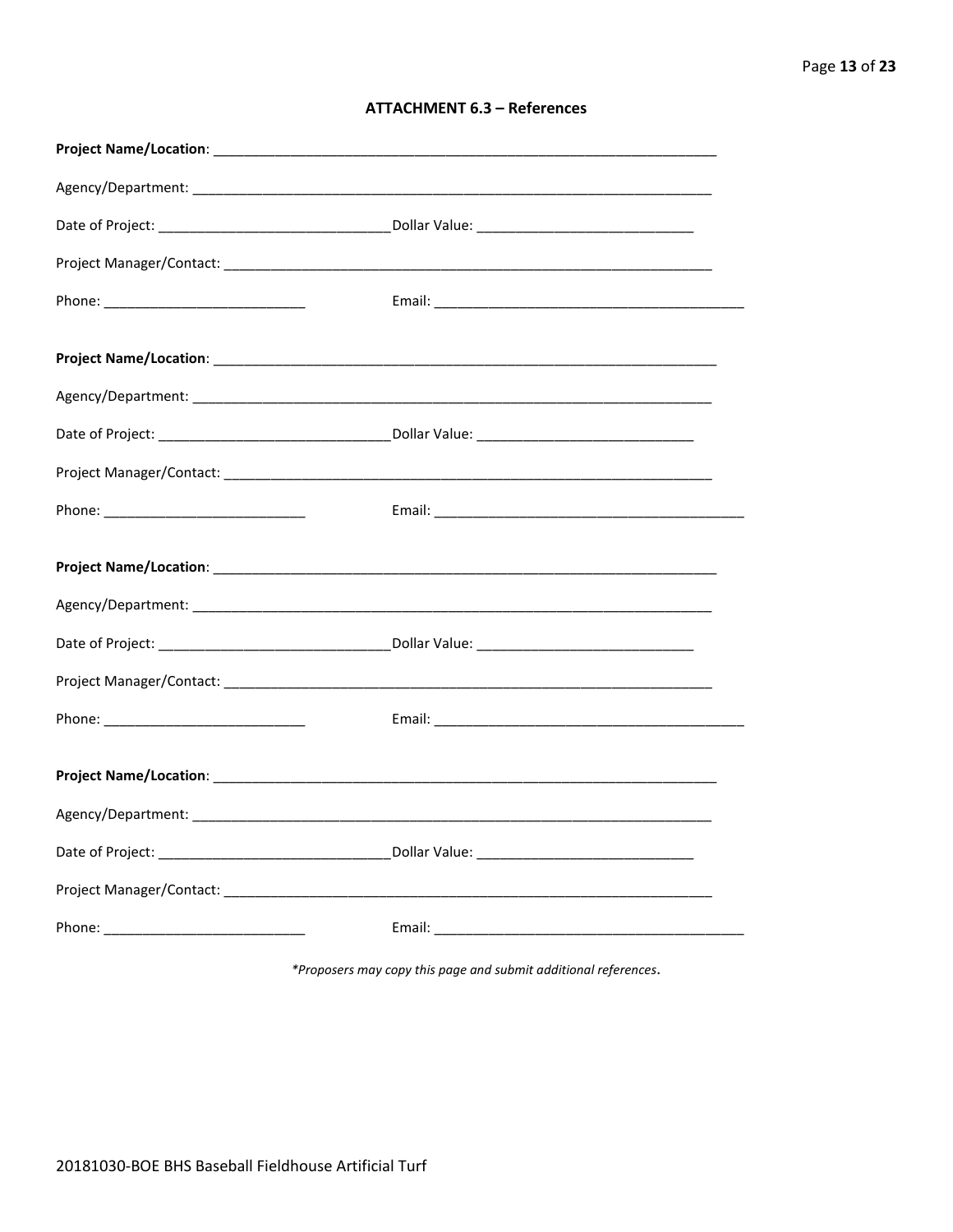#### **ATTACHMENT 6.4 – Certification Regarding Debarment or Suspension**

The prospective participant certifies, to the best of its knowledge and belief, that it and its principals:

- Are not presently debarred, suspended, proposed for debarment, declared ineligible or voluntarily excluded from participation in transactions under federal non-procurement programs by any federal department or agency;
- Have not, within the three-year period preceding the proposal, had one or more public transactions (federal, state or local) terminated for cause or default; and
- Are not presently indicated or otherwise criminally or civilly charged by a government entity (federal, state or local) and have not, within the three-year period preceding the bid, been convicted or had a civil judgement rendered against it:
	- $\circ$  For the commission of fraud or a criminal offense in connection with obtaining, attempting to obtain or performing a public transaction (federal, state or local) or a procurement contract under such a public transaction;
	- $\circ$  For the violation of federal or state antitrust statutes, including those proscribing price fixing between competitors, the allocation of customers between competitors, or bid rigging; or
	- o For the commission of embezzlement, theft, forgery, bribery, falsification or destruction of records, making false statements, or receiving stolen property.

\_\_\_\_\_\_\_\_\_\_\_\_\_\_\_\_\_\_\_\_\_\_\_\_\_\_\_\_\_\_\_\_\_\_\_\_\_\_\_\_\_\_\_\_\_\_\_\_\_\_\_\_

I understand that a false statement on this certification may be grounds for the rejection of this proposal or the termination of the award. In addition, under 18 U.S.C. 1001, a false statement may result in a fine of up to \$10,000 or imprisonment for up to five years, or both.

Name of Participating Agency: \_\_\_\_\_\_\_\_\_\_\_\_\_\_\_\_\_\_\_\_\_\_\_\_\_\_\_\_\_\_\_\_\_\_\_\_\_\_\_\_\_\_\_\_\_\_\_\_\_\_\_\_\_\_\_\_\_\_\_\_

Name and Title of Authorized Representative: \_\_\_\_\_\_\_\_\_\_\_\_\_\_\_\_\_\_\_\_\_\_\_\_\_\_\_\_\_\_\_\_\_\_\_\_\_\_\_\_\_\_\_\_\_\_\_

Signature of Authorized Representative: \_\_\_\_\_\_\_\_\_\_\_\_\_\_\_\_\_\_\_\_\_\_\_\_\_\_\_\_\_\_\_\_\_\_\_\_\_\_\_\_\_\_\_\_\_\_\_\_\_\_\_\_

Date: \_\_\_\_\_\_\_\_\_\_\_\_\_\_\_\_\_\_\_\_\_\_\_\_\_\_\_\_

\_\_\_\_ I am unable to certify to the above statement. Attached is my explanation.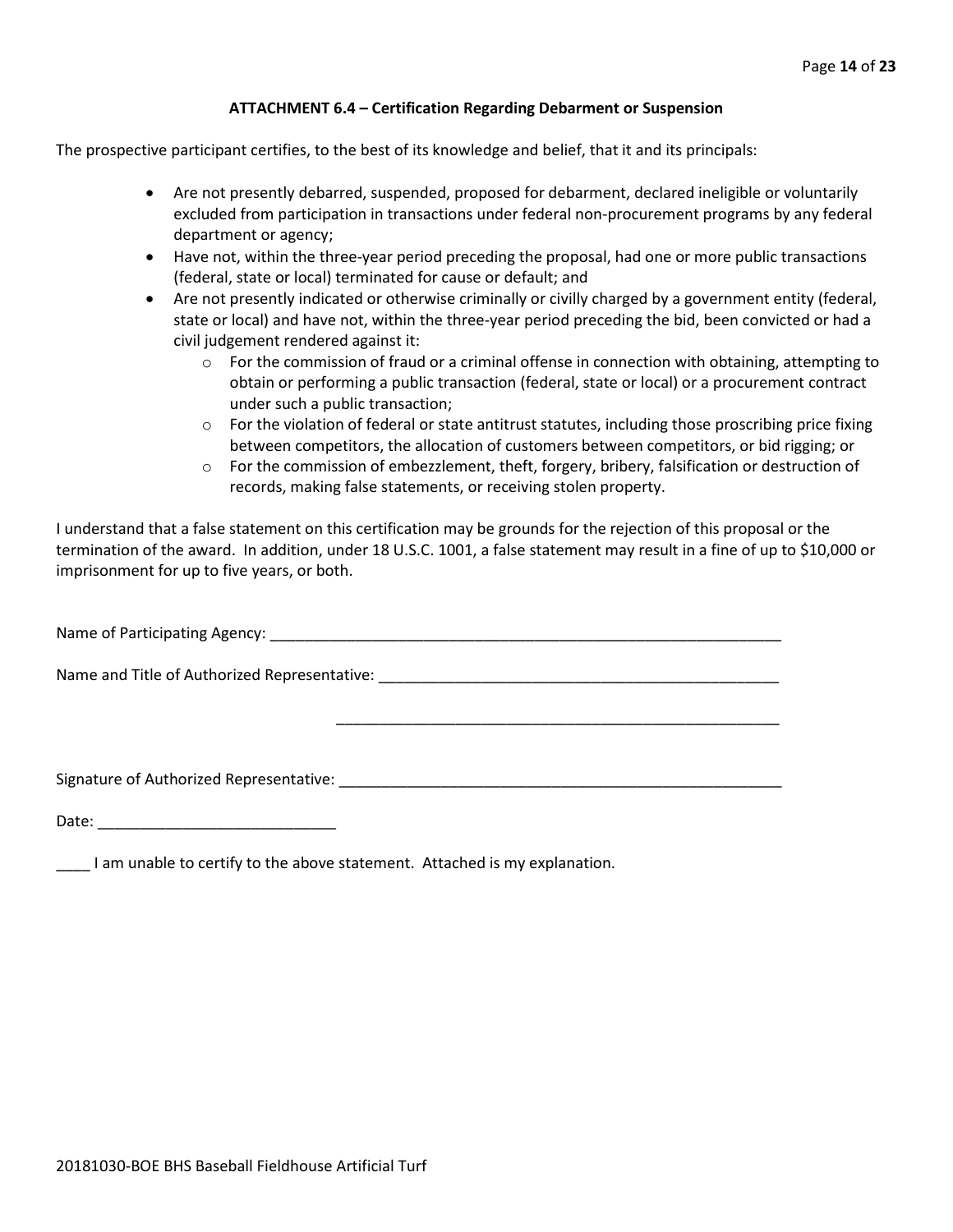#### **ATTACHMENT 6.5 – Condition of Submitting Proposal**

The undersigned Proposer has carefully examined all instructions, requirements, specifications, terms and conditions of the RFP and certifies:

- It is a reputable company regularly engaged in providing goods and/or services necessary to meet the requirements, specifications, terms and conditions of the RFP.
- All statements, information and representations prepared and submitted in response to the RFP are current, complete, true and accurate. Proposer acknowledges that the Sumner County Board of Education (SCS) will rely on such statements, information and representations in selecting the successful proposer(s).
- That the prices quoted shall be SCSs pricing for the products and/or service.
- It shall be bound by all statements, representations, warranties and guarantees made in its proposal.
- Proposer acknowledges that the contract may be canceled if any conflict of interest or appearance of a conflict of interest is discovered by SCS, in its sole discretion.
- All purchase orders must be duly authorized and executed by SCS and subject to the terms and conditions of the RFP.

By checking this box, Proposer agrees that SCS reserves the right to extend the terms, conditions, and prices of this contract to other Institutions (such as State, Local and/or Public Agencies) who express an interest in participating in any contract that results from this RFP. Each of the piggyback Institutions will issue their own purchasing documents for the goods/services. Proposer agrees that SCS shall bear no responsibility or liability for any agreements between Proposer and the other Institution(s) who desire to exercise this option.

| ADDRESS: | <u> 1989 - Johann John Stone, markin film yn y sefydlu yn y sy'n gwysiad y gan y gwysiad y gan y gynydd y gan y g</u> |
|----------|-----------------------------------------------------------------------------------------------------------------------|
|          |                                                                                                                       |
| PHONE:   | (office)                                                                                                              |
|          | (mobile)                                                                                                              |
| EMAIL:   |                                                                                                                       |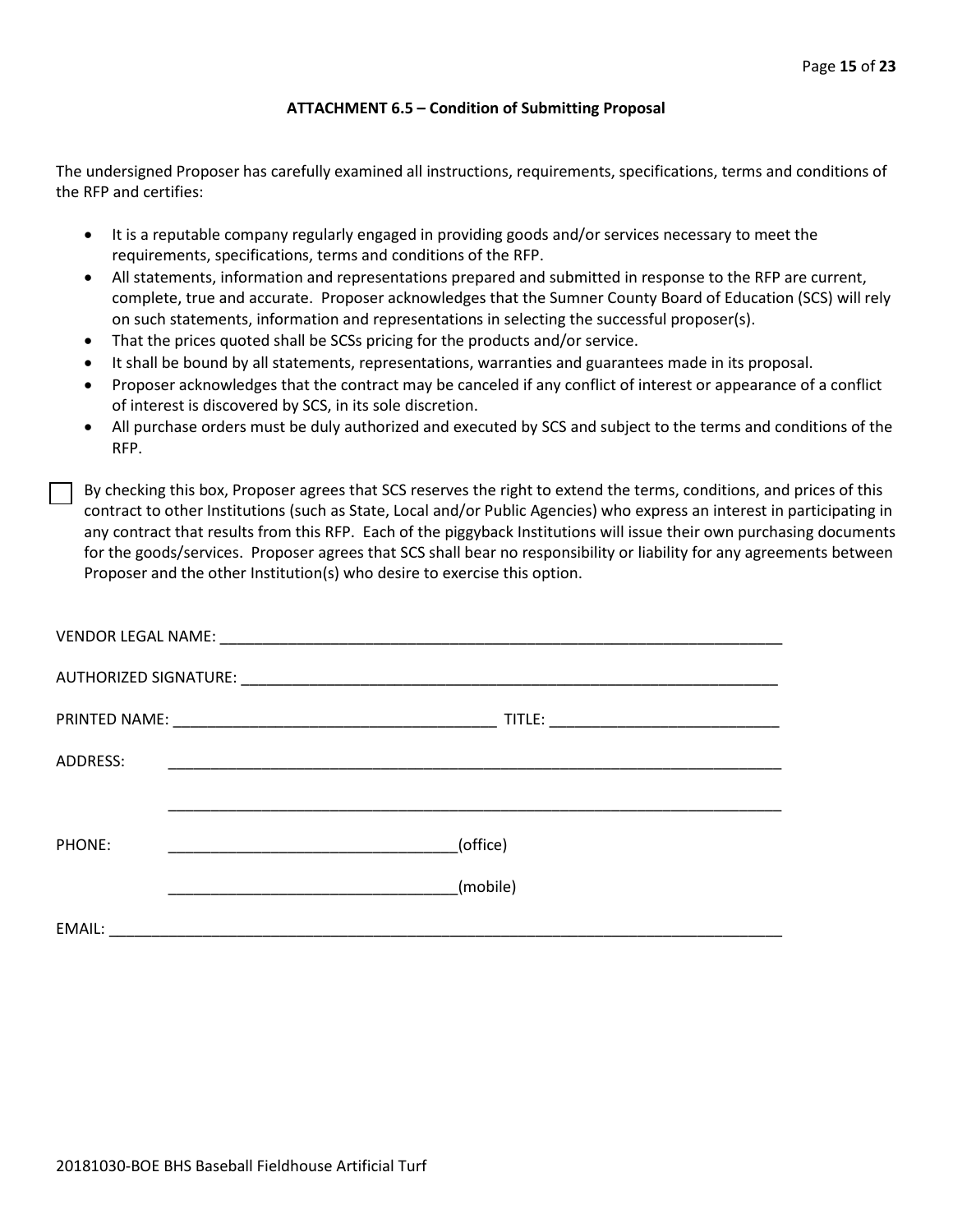#### **ATTACHMENT 6.6 – Statement of Non-Collusion**

The undersigned affirms that they are duly authorized to execute this contract, that this company, corporation, firm, partnership or individual has not prepared this proposal in collusion with any other respondent, and that the contents of this proposal as to prices, terms or conditions of said proposal have not been communicated by the undersigned nor by any employee or agent to any other person engaged in this type of business prior to the official opening of this proposal.

| Address: |          |  |  |  |  |
|----------|----------|--|--|--|--|
|          | (office) |  |  |  |  |
|          | (mobile) |  |  |  |  |
|          |          |  |  |  |  |
|          |          |  |  |  |  |
|          |          |  |  |  |  |
|          |          |  |  |  |  |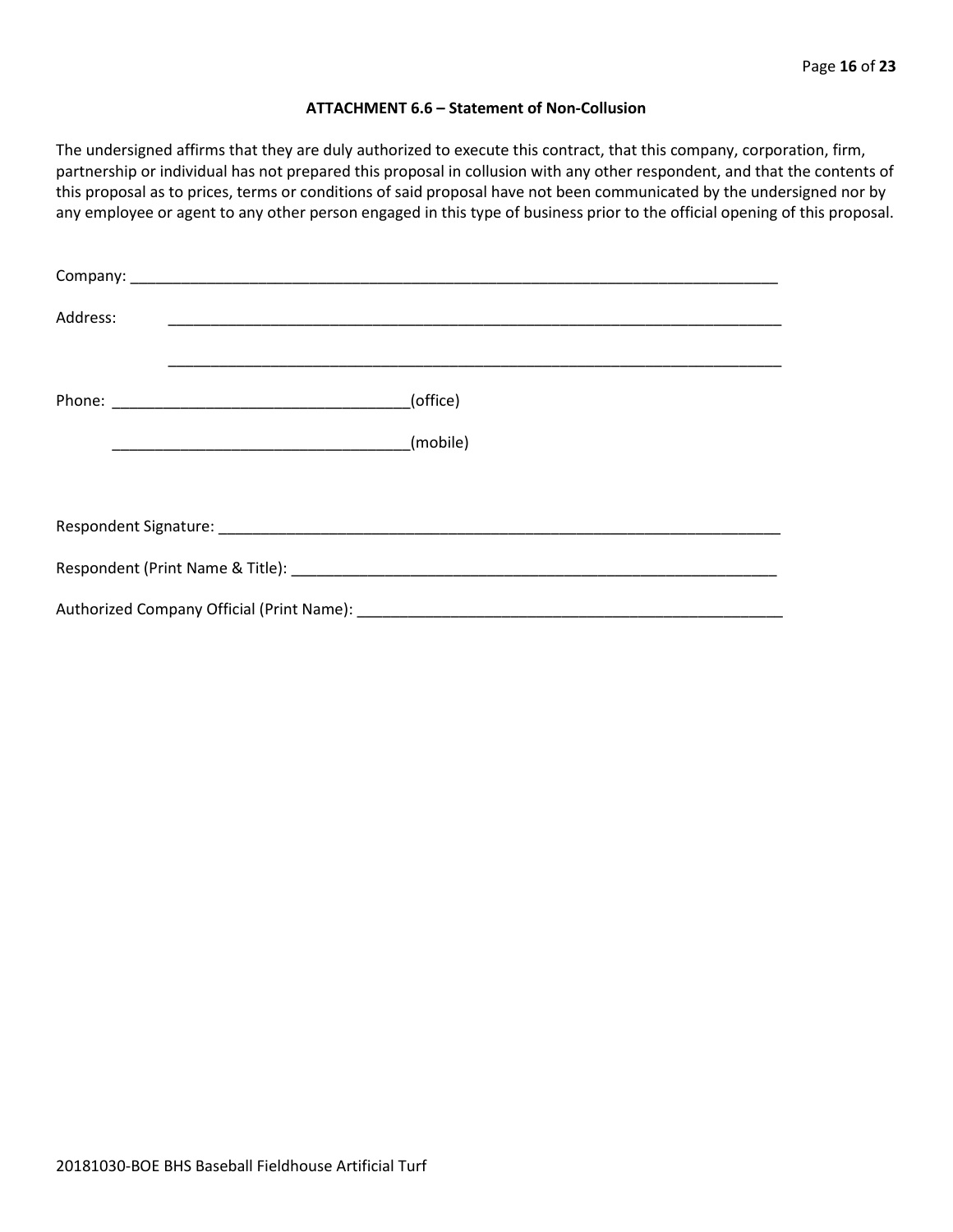#### **ATTACHMENT 6.7 – Attestation Re Personnel**

# **ATTESTATION RE PERSONNEL USED IN CONTRACT PERFORMANCE**

| CONTRACTOR LEGAL ENTITY NAME:                                          |  |
|------------------------------------------------------------------------|--|
| FEDERAL EMPLOYER IDENTIFICATION NUMBER:<br>(or Social Security Number) |  |

**The Contractor, identified above, does hereby attest, certify, warrant and assure that the Contractor shall not knowingly utilize the services of an illegal immigrant in the performance of this Contract and shall not knowingly utilize the services of any subcontractor who will utilize the services of an illegal immigrant in the performance of this Contract, T.C.A. § 12-3-309.**

SIGNATURE & DATE:

*NOTICE: This attestation MUST be signed by an individual empowered to contractually bind the Contractor.*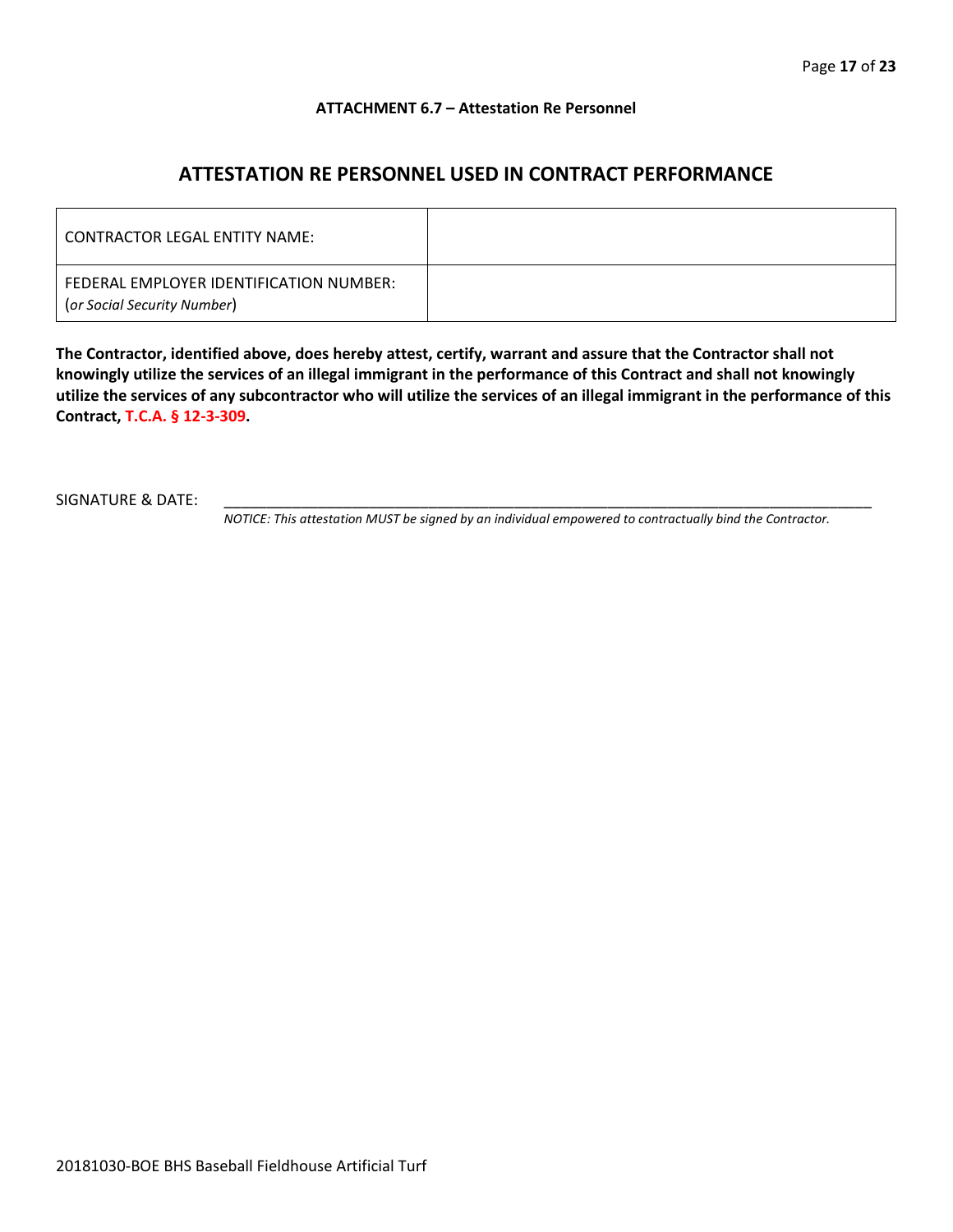#### **ATTACHMENT 6.8 – Drug Free Workplace Affidavit**

The Sumner County Board of Education is committed to maintaining a safe and productive work environment for its employees and to providing high quality service to its citizens. The goal of this policy is for Sumner County Board of Education employees and contractors to remain, or become and remain, drug-free. Abuse and dependency on alcohol and/or drugs can seriously affect the health of employees, contractors and citizens, jeopardize personal safety, impact the safety of others and impair job performance.

**STATE OF** \_\_\_\_\_\_\_\_\_\_\_\_\_\_\_\_\_\_\_\_\_\_\_\_\_\_\_\_\_\_\_\_\_

**COUNTY OF** \_\_\_\_\_\_\_\_\_\_\_\_\_\_\_\_\_\_\_\_\_\_\_\_\_\_\_\_\_\_\_\_\_

The undersigned, principal officer of

an employer of five (5) or more employees contracting with Sumner County Board of Education to provide goods or services, hereby states under oath as follows:

- 1. The undersigned is a principal officer of (hereinafter referred to as the "Company") and is duly authorized to execute this Affidavit on behalf of the Company.
- 2. The Company submits this Affidavit pursuant to T.C.A. § 50-9-113, which requires each employer with no less than five (5) employees receiving pay who contracts with the state and any local government to provide contracted services to submit an affidavit stating that such employer has a drug-free workplace program that complies with Title 50, Chapter 9 of the *Tennessee Code Annotated*.
- 3. The Company is in compliance with T.C.A. § 50-9-113 and all applicable Federal Laws, Rules and Regulations requiring a drug-free workplace program.

Further affiant saith not.

| <b>STATE OF</b>                                                                                                                                                                                  |  |             |
|--------------------------------------------------------------------------------------------------------------------------------------------------------------------------------------------------|--|-------------|
| <b>COUNTY OF</b>                                                                                                                                                                                 |  |             |
| I am personally acquainted (or proved to me on the basis of satisfactory evidence) and who acknowledged that such<br>person executed the foregoing affidavit for the purposes therein contained. |  | . with whom |
|                                                                                                                                                                                                  |  |             |
| <b>Notary Public</b>                                                                                                                                                                             |  |             |

My commission expires: \_\_\_\_\_\_\_\_\_\_\_\_\_\_\_\_\_\_\_\_\_\_\_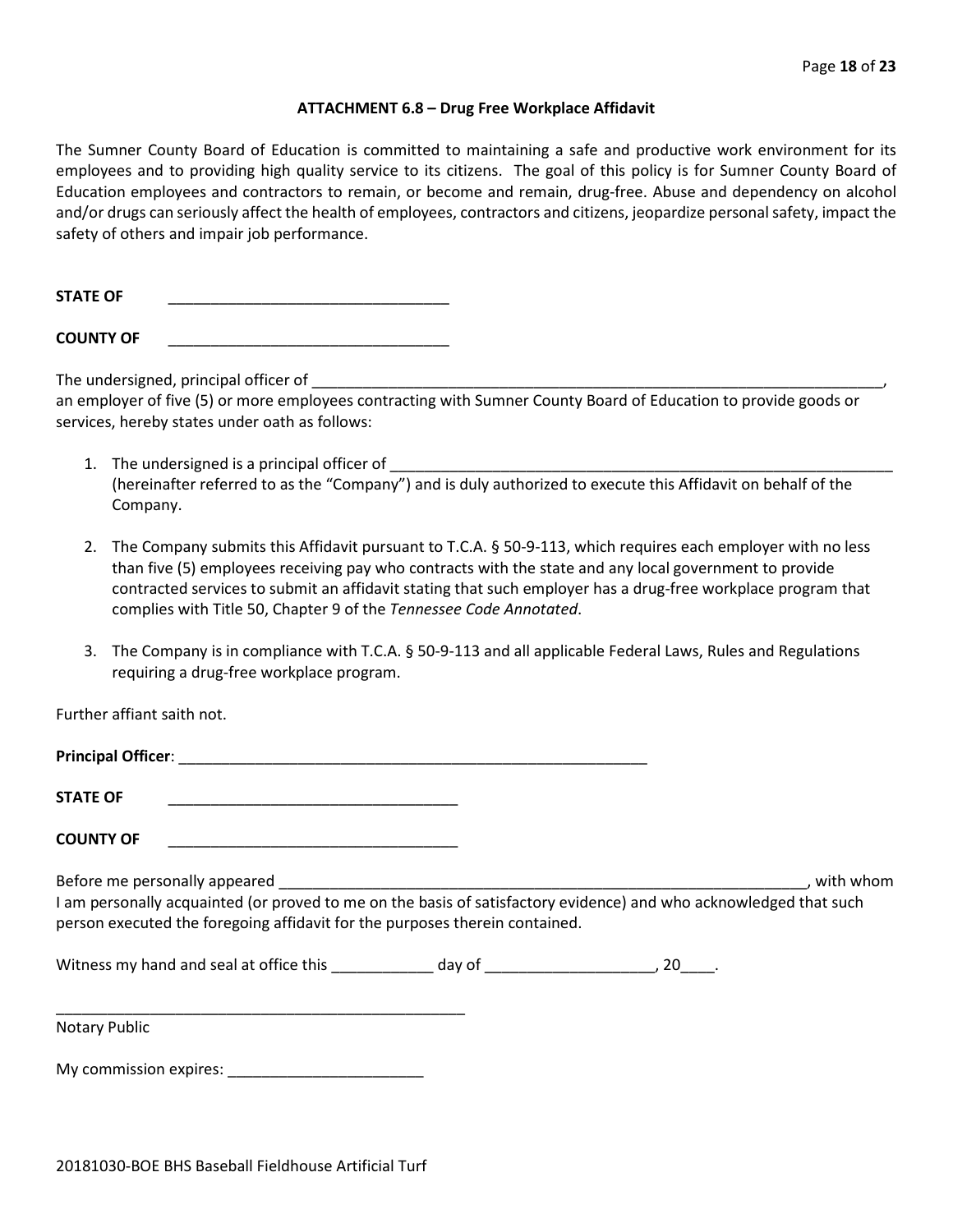#### **ATTACHMENT 6.9 – W9**

|                                                                                                                                                                                                                                                                                                                                                                                                                                                                                                                                                                                                                                                          | <b>Request for Taxpayer</b><br><b>Identification Number and Certification</b><br>(Rev. December 2014)<br>Department of the Treasury<br>Internal Revenue Service<br>1 Name (as shown on your income tax return). Name is required on this line; do not leave this line blank. |                                                                                                                                                                                                                                                        |                                                                                                                                                                                              |        |  |  |                                                                                                                                    |                                                                    | Give Form to the<br>requester. Do not<br>send to the IRS. |  |  |  |  |
|----------------------------------------------------------------------------------------------------------------------------------------------------------------------------------------------------------------------------------------------------------------------------------------------------------------------------------------------------------------------------------------------------------------------------------------------------------------------------------------------------------------------------------------------------------------------------------------------------------------------------------------------------------|------------------------------------------------------------------------------------------------------------------------------------------------------------------------------------------------------------------------------------------------------------------------------|--------------------------------------------------------------------------------------------------------------------------------------------------------------------------------------------------------------------------------------------------------|----------------------------------------------------------------------------------------------------------------------------------------------------------------------------------------------|--------|--|--|------------------------------------------------------------------------------------------------------------------------------------|--------------------------------------------------------------------|-----------------------------------------------------------|--|--|--|--|
| $\sim$<br>page                                                                                                                                                                                                                                                                                                                                                                                                                                                                                                                                                                                                                                           | 2 Business name/disregarded entity name, if different from above<br>4 Exemptions (codes apply only to<br>3 Check appropriate box for federal tax classification; check only one of the following seven boxes:                                                                |                                                                                                                                                                                                                                                        |                                                                                                                                                                                              |        |  |  |                                                                                                                                    |                                                                    |                                                           |  |  |  |  |
| Specific Instructions on                                                                                                                                                                                                                                                                                                                                                                                                                                                                                                                                                                                                                                 | C Corporation S Corporation Partnership<br>Trust/estate<br>Individual/sole proprietor or<br>single-member LLC<br>Limited liability company. Enter the tax classification (C=C corporation, S=S corporation, P=partnership) ▶                                                 |                                                                                                                                                                                                                                                        |                                                                                                                                                                                              |        |  |  | certain entities, not individuals; see<br>instructions on page 3):<br>Exempt payee code (if any)<br>Exemption from FATCA reporting |                                                                    |                                                           |  |  |  |  |
| Print or type                                                                                                                                                                                                                                                                                                                                                                                                                                                                                                                                                                                                                                            | Note. For a single-member LLC that is disregarded, do not check LLC; check the appropriate box in the line above for<br>the tax classification of the single-member owner.<br>Other (see instructions) ▶                                                                     |                                                                                                                                                                                                                                                        |                                                                                                                                                                                              |        |  |  |                                                                                                                                    | code (if any)<br>(Applies to accounts maintained outside the U.S.) |                                                           |  |  |  |  |
| æ<br>αñ                                                                                                                                                                                                                                                                                                                                                                                                                                                                                                                                                                                                                                                  | 5 Address (number, street, and apt. or suite no.)<br>Requester's name and address (optional)<br>6 City, state, and ZIP code                                                                                                                                                  |                                                                                                                                                                                                                                                        |                                                                                                                                                                                              |        |  |  |                                                                                                                                    |                                                                    |                                                           |  |  |  |  |
|                                                                                                                                                                                                                                                                                                                                                                                                                                                                                                                                                                                                                                                          |                                                                                                                                                                                                                                                                              | 7 List account number(s) here (optional)                                                                                                                                                                                                               |                                                                                                                                                                                              |        |  |  |                                                                                                                                    |                                                                    |                                                           |  |  |  |  |
| Part I                                                                                                                                                                                                                                                                                                                                                                                                                                                                                                                                                                                                                                                   |                                                                                                                                                                                                                                                                              | <b>Taxpayer Identification Number (TIN)</b>                                                                                                                                                                                                            |                                                                                                                                                                                              |        |  |  |                                                                                                                                    |                                                                    |                                                           |  |  |  |  |
| <b>Social security number</b><br>Enter your TIN in the appropriate box. The TIN provided must match the name given on line 1 to avoid<br>backup withholding. For individuals, this is generally your social security number (SSN). However, for a<br>resident alien, sole proprietor, or disregarded entity, see the Part I instructions on page 3. For other<br>entities, it is your employer identification number (EIN). If you do not have a number, see How to get a<br>TIN on page 3.<br>or                                                                                                                                                        |                                                                                                                                                                                                                                                                              |                                                                                                                                                                                                                                                        |                                                                                                                                                                                              |        |  |  |                                                                                                                                    |                                                                    |                                                           |  |  |  |  |
| <b>Employer identification number</b><br>Note. If the account is in more than one name, see the instructions for line 1 and the chart on page 4 for<br>guidelines on whose number to enter.<br>-                                                                                                                                                                                                                                                                                                                                                                                                                                                         |                                                                                                                                                                                                                                                                              |                                                                                                                                                                                                                                                        |                                                                                                                                                                                              |        |  |  |                                                                                                                                    |                                                                    |                                                           |  |  |  |  |
| Part II                                                                                                                                                                                                                                                                                                                                                                                                                                                                                                                                                                                                                                                  | <b>Certification</b>                                                                                                                                                                                                                                                         |                                                                                                                                                                                                                                                        |                                                                                                                                                                                              |        |  |  |                                                                                                                                    |                                                                    |                                                           |  |  |  |  |
|                                                                                                                                                                                                                                                                                                                                                                                                                                                                                                                                                                                                                                                          | Under penalties of perjury, I certify that:                                                                                                                                                                                                                                  |                                                                                                                                                                                                                                                        |                                                                                                                                                                                              |        |  |  |                                                                                                                                    |                                                                    |                                                           |  |  |  |  |
| 1. The number shown on this form is my correct taxpayer identification number (or I am waiting for a number to be issued to me); and<br>2. I am not subject to backup withholding because: (a) I am exempt from backup withholding, or (b) I have not been notified by the Internal Revenue<br>Service (IRS) that I am subject to backup withholding as a result of a failure to report all interest or dividends, or (c) the IRS has notified me that I am<br>no longer subject to backup withholding; and                                                                                                                                              |                                                                                                                                                                                                                                                                              |                                                                                                                                                                                                                                                        |                                                                                                                                                                                              |        |  |  |                                                                                                                                    |                                                                    |                                                           |  |  |  |  |
|                                                                                                                                                                                                                                                                                                                                                                                                                                                                                                                                                                                                                                                          |                                                                                                                                                                                                                                                                              | 3. I am a U.S. citizen or other U.S. person (defined below); and                                                                                                                                                                                       |                                                                                                                                                                                              |        |  |  |                                                                                                                                    |                                                                    |                                                           |  |  |  |  |
|                                                                                                                                                                                                                                                                                                                                                                                                                                                                                                                                                                                                                                                          |                                                                                                                                                                                                                                                                              | 4. The FATCA code(s) entered on this form (if any) indicating that I am exempt from FATCA reporting is correct.                                                                                                                                        |                                                                                                                                                                                              |        |  |  |                                                                                                                                    |                                                                    |                                                           |  |  |  |  |
| Certification instructions. You must cross out item 2 above if you have been notified by the IRS that you are currently subject to backup withholding<br>because you have failed to report all interest and dividends on your tax return. For real estate transactions, item 2 does not apply. For mortgage<br>interest paid, acquisition or abandonment of secured property, cancellation of debt, contributions to an individual retirement arrangement (IRA), and<br>generally, payments other than interest and dividends, you are not required to sign the certification, but you must provide your correct TIN. See the<br>instructions on page 3. |                                                                                                                                                                                                                                                                              |                                                                                                                                                                                                                                                        |                                                                                                                                                                                              |        |  |  |                                                                                                                                    |                                                                    |                                                           |  |  |  |  |
| Sign<br>Here                                                                                                                                                                                                                                                                                                                                                                                                                                                                                                                                                                                                                                             | Signature of<br>U.S. person $\blacktriangleright$                                                                                                                                                                                                                            |                                                                                                                                                                                                                                                        |                                                                                                                                                                                              | Date P |  |  |                                                                                                                                    |                                                                    |                                                           |  |  |  |  |
| <b>General Instructions</b><br>Section references are to the Internal Revenue Code unless otherwise noted.                                                                                                                                                                                                                                                                                                                                                                                                                                                                                                                                               |                                                                                                                                                                                                                                                                              |                                                                                                                                                                                                                                                        | · Form 1098 (home mortgage interest), 1098-E (student loan interest), 1098-T<br>(tuition)                                                                                                    |        |  |  |                                                                                                                                    |                                                                    |                                                           |  |  |  |  |
| Future developments. Information about developments affecting Form W-9 (such                                                                                                                                                                                                                                                                                                                                                                                                                                                                                                                                                                             |                                                                                                                                                                                                                                                                              | · Form 1099-C (canceled debt)<br>· Form 1099-A (acquisition or abandonment of secured property)                                                                                                                                                        |                                                                                                                                                                                              |        |  |  |                                                                                                                                    |                                                                    |                                                           |  |  |  |  |
| as legislation enacted after we release it) is at www.irs.gov/fw9.<br><b>Purpose of Form</b>                                                                                                                                                                                                                                                                                                                                                                                                                                                                                                                                                             |                                                                                                                                                                                                                                                                              | Use Form W-9 only if you are a U.S. person (including a resident alien), to<br>provide your correct TIN.                                                                                                                                               |                                                                                                                                                                                              |        |  |  |                                                                                                                                    |                                                                    |                                                           |  |  |  |  |
| An individual or entity (Form W-9 requester) who is required to file an information<br>return with the IRS must obtain your correct taxpayer identification number (TIN)<br>which may be your social security number (SSN), individual taxpayer identification                                                                                                                                                                                                                                                                                                                                                                                           |                                                                                                                                                                                                                                                                              |                                                                                                                                                                                                                                                        | If you do not return Form W-9 to the requester with a TIN, you might be subject<br>to backup withholding. See What is backup withholding? on page 2.<br>By signing the filled-out form, you: |        |  |  |                                                                                                                                    |                                                                    |                                                           |  |  |  |  |
| number (ITIN), adoption taxpayer identification number (ATIN), or employer<br>identification number (EIN), to report on an information return the amount paid to<br>you, or other amount reportable on an information return. Examples of information<br>returns include, but are not limited to, the following:                                                                                                                                                                                                                                                                                                                                         |                                                                                                                                                                                                                                                                              | 1. Certify that the TIN you are giving is correct (or you are waiting for a number<br>to be issued).<br>2. Certify that you are not subject to backup withholding, or                                                                                  |                                                                                                                                                                                              |        |  |  |                                                                                                                                    |                                                                    |                                                           |  |  |  |  |
| 3. Claim exemption from backup withholding if you are a U.S. exempt payee. If<br>· Form 1099-INT (interest earned or paid)                                                                                                                                                                                                                                                                                                                                                                                                                                                                                                                               |                                                                                                                                                                                                                                                                              |                                                                                                                                                                                                                                                        |                                                                                                                                                                                              |        |  |  |                                                                                                                                    |                                                                    |                                                           |  |  |  |  |
|                                                                                                                                                                                                                                                                                                                                                                                                                                                                                                                                                                                                                                                          | . Form 1099-DIV (dividends, including those from stocks or mutual funds)                                                                                                                                                                                                     | applicable, you are also certifying that as a U.S. person, your allocable share of<br>any partnership income from a U.S. trade or business is not subject to the                                                                                       |                                                                                                                                                                                              |        |  |  |                                                                                                                                    |                                                                    |                                                           |  |  |  |  |
| brokers)                                                                                                                                                                                                                                                                                                                                                                                                                                                                                                                                                                                                                                                 | * Form 1099-MISC (various types of income, prizes, awards, or gross proceeds)<br>. Form 1099-B (stock or mutual fund sales and certain other transactions by                                                                                                                 | withholding tax on foreign partners' share of effectively connected income, and<br>4. Certify that FATCA code(s) entered on this form (if any) indicating that you are<br>exempt from the FATCA reporting, is correct. See What is FATCA reporting? on |                                                                                                                                                                                              |        |  |  |                                                                                                                                    |                                                                    |                                                           |  |  |  |  |
| page 2 for further information.<br>· Form 1099-S (proceeds from real estate transactions)<br>. Form 1099-K (merchant card and third party network transactions)                                                                                                                                                                                                                                                                                                                                                                                                                                                                                          |                                                                                                                                                                                                                                                                              |                                                                                                                                                                                                                                                        |                                                                                                                                                                                              |        |  |  |                                                                                                                                    |                                                                    |                                                           |  |  |  |  |

Cat. No. 10231X

Form **W-9** (Rev. 12-2014)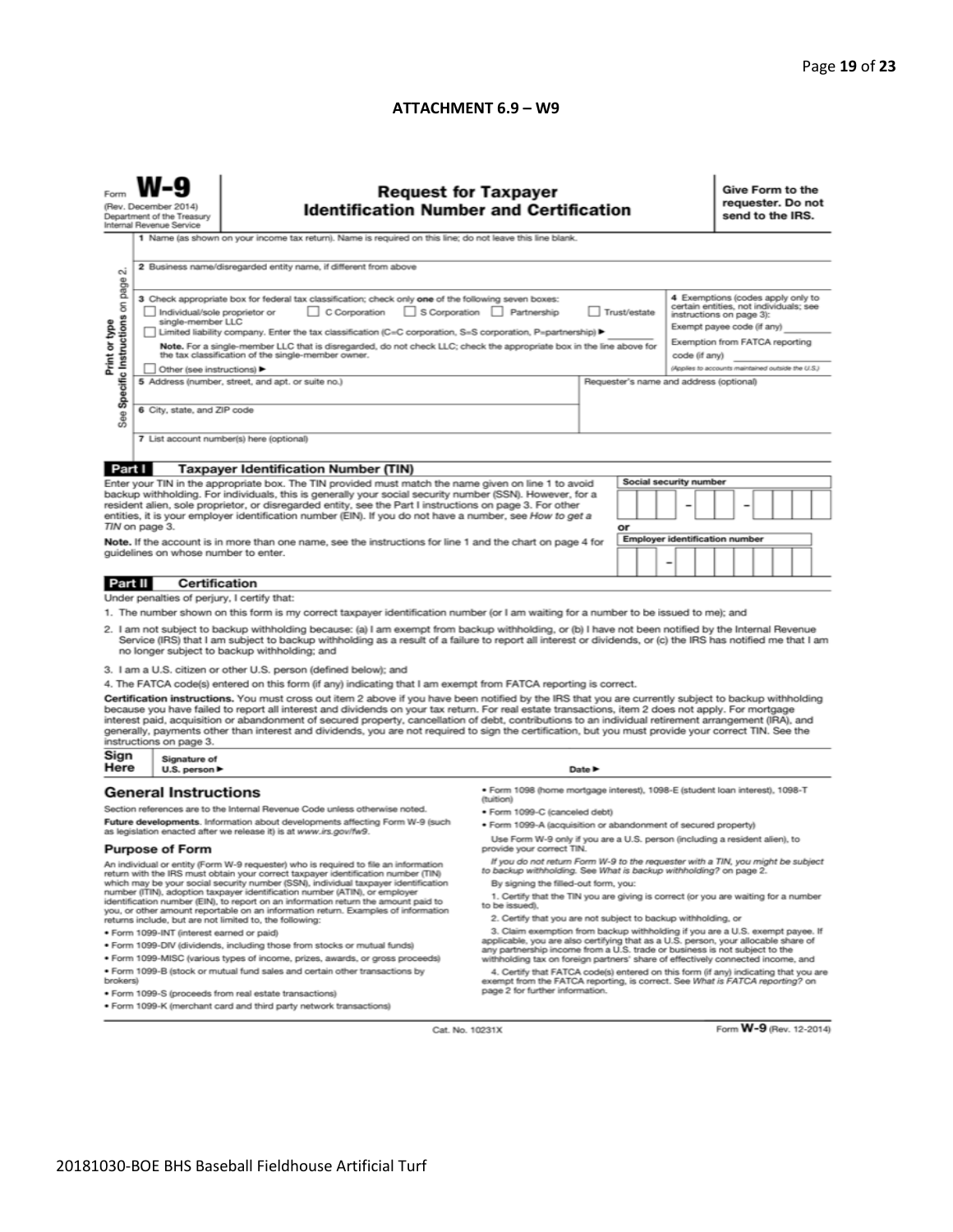# **ATTACHMENT 6.10 – Standard Terms & Conditions SUMNER COUNTY BOARD OF EDUCATION (SCS)**

#### **1. PREPARATION AND SUBMISSION OF BID.**

- **a.** Failure to examine any drawings**,** specifications, or instructions will be at the proposer's risk. Any deviation from the stated terms, conditions and specifications must be coordinated with and approved in writing by the SCS Purchasing Supervisor.
- **b.** RFP SUBMITTAL / SIGNATURE: Proposal shall give the full name and business address of the bidder. If the proposer is a corporation, the name shall be stated as it is in the corporate charter. Proposals must be signed in ink by the proposer's authorized agent. Unsigned proposals will be rejected. Proposals are to be sealed and the outside of the envelope is to reference the RFP number. The person signing the proposal must show their title, and if requested by the institution, must furnish satisfactory proof of his or her authority to bind his or her company in contract. Proposer understands that by submitting a proposal with an authorized signature, it shall constitute an offer to SCS. Proposals must be typewritten or in ink; otherwise they may not be considered. Purchase orders will be issued to the firm name appearing on the W9. Facsimile responses will not be considered.
- **c.** SCS is not responsible for any costs incurred by any vendor pursuant to the RFP. The vendor shall be responsible for all costs incurred in connection with the preparation and submission of its proposal.
- **d.** All proposers must be in compliance with T.C.A. § 62-6-119 at the time of proposal submission and provide evidence of compliance with the applicable provisions of the chapter before such proposal may be considered.
- **e.** Proposals are to be received in the location designated in the RFP no later than the specified date and time. Late submissions will NOT be opened or considered.
- **f.** No erasures permitted. Errors may be crossed out and corrections printed in ink or typewritten adjacent to error and must be initialed in ink by person signing the proposal.
- **g.** Specifications: Reference to available specifications shall be sufficient to make the terms of the specifications binding on the proposer. The use of the name of a manufacturer, or any special brand or make in describing an item does not restrict the proposer to that manufacturer or specific article, unless specifically stated. Comparable products of other manufacturers will be considered if proof of compatibility is contained in the proposal. Proposers are required to notify SCSs Purchasing Supervisor whenever specifications/procedures are not perceived to be fair and open. The articles on which the proposal is submitted must be equal or superior to that specified. Informative and Descriptive Literature: The proposer must show brand or trade names of the articles proposed, when applicable. It shall be the responsibility of the proposer, including proposer's whose product is referenced, to furnish with the proposer such specifications, catalog pages, brochures or other data as will provide an adequate basis for determining the quality and functional capabilities of the product offered. Failure to provide this data may be considered valid justification for rejection of proposer.
- **h.** Samples: Samples of items when called for, must be furnished free of expense, and if not destroyed will, upon proposer's request within ten (10) days of RFP opening, be returned at the proposer's expense. Each sample must be labeled with the proposer's name, manufacturer's brand name and number, RFP number and item reference.
- **i.** Time of Performance: The number of calendar days in which delivery is to be made after receipt of order shall be stated in the RFP and may be a factor in making an award, price notwithstanding. If no delivery time is stated in the bid, bidder agrees that delivery is to be made within two weeks (10 business days) of order.
- **j.** Transportation and delivery charges should be included in the price and be fully prepaid by the vendor to the destination specified in the RFP. Proposal prices shall include delivery of all items F.O.B. destination.
- **k.** New materials and supplies must be delivered unless otherwise specifically stated in the RFP.
- **l.** Alternate/multiple bids will not be considered unless specifically called for in the RFP.
- **m.** Only proposals submitted on RFP forms furnished by SCS will be considered.
- n. By signing this RFP where indicated, the proposer agrees to strictly abide by all local, state and federal statutes and regulations. The proposer further certifies that this proposer is made without collusion or fraud.
- **o.** Error in Proposal. In case of error in the extension of prices in the proposal, the unit price will govern. Late submissions will NOT be opened or considered. Proposers are cautioned to verify their proposals before submission, as amendments received after the ITB deadline will not be considered. No proposals shall be altered, amended or withdrawn after opening. After proposal opening, a proposer may withdraw a proposal only when there is obvious clerical error such as a misplaced decimal point, or when enforcement of the proposal would impose unconscionable hardship due to an error in the proposal resulting in a quotation substantially below the other proposals received. Proposal withdrawals will be considered only upon written request of the proposer.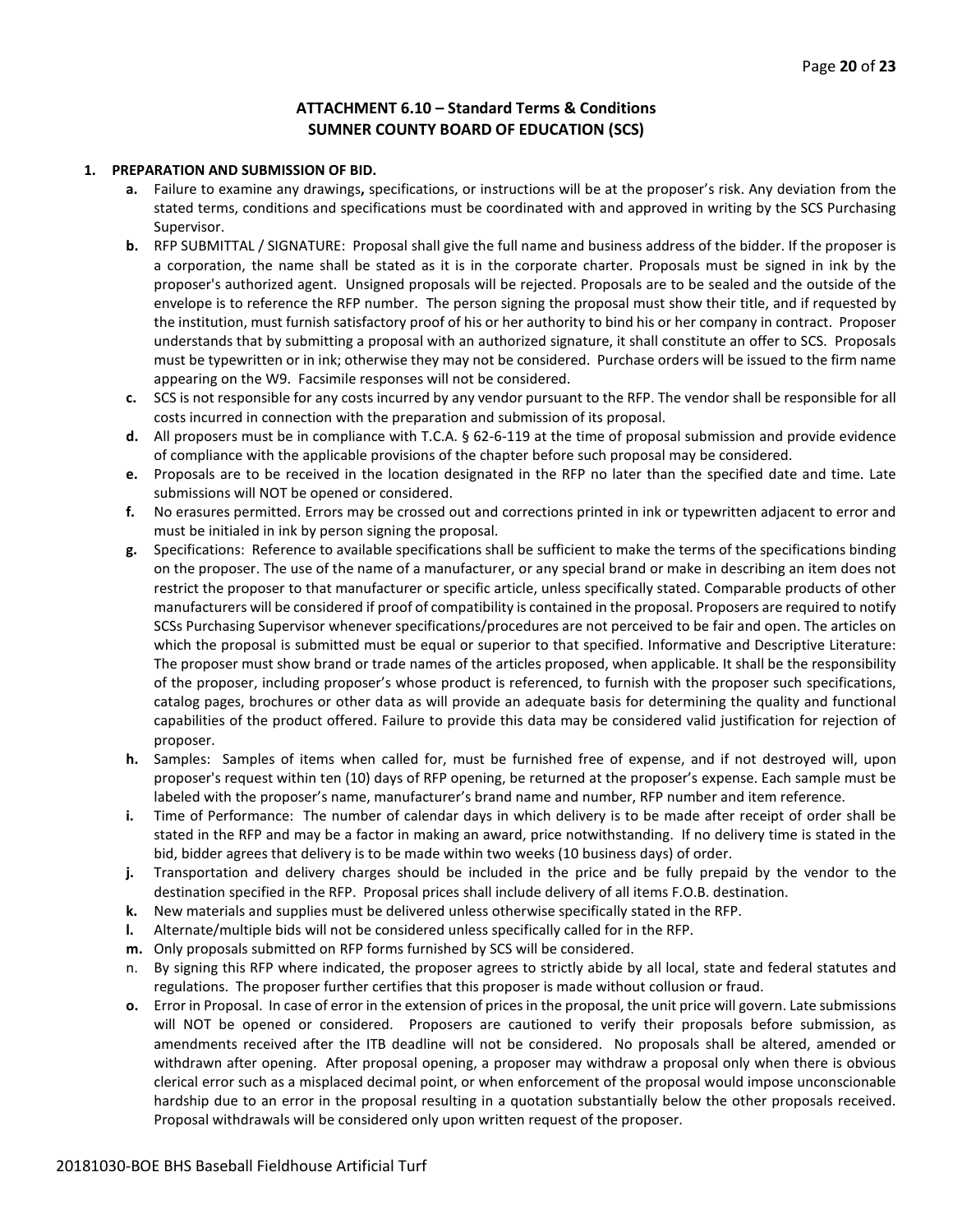- **2. OPEN RECORDS.** In order to comply with the provisions of the Tennessee Open Records Act, all proposals will be publicly opened and are subject to public inspection after the award upon written request. Proposers may be present at ITB opening. Summary information will be posted the SCS website, www.sumnerschools.org under the Invitation to Bid link.
- **3. ACCEPTANCE AND AWARD.** SCS reserves the right to reject any and all proposals and to waive any informality in proposals and, unless otherwise specified by the proposer to accept any item in the proposal. Action to reject all proposals shall be taken for unreasonably high prices, errors in the proposal documents, cessation of need, unavailability of funds, or any other reason approved by SCS.
	- a. Contracts and purchases will be made with the lowest, responsive, responsible, qualified proposer. The quality of the articles to be supplied, their conformity with the specifications, their suitability to the requirements of the Institution, cash discount offered, and the delivery terms will be taken into consideration.
	- b. Any deviation from these stated terms, specifications and conditions must be coordinated with and approved in writing by the Purchasing Supervisor.
	- c. Prices quoted on the response (if any) are to be considered firm and binding until the said equipment, supplies or services are in the possession of SCS.
	- d. SCS reserves the right to order more or less than the quantity listed in the proposal.
	- e. If a proposer fails to state a time within which a proposal must be accepted, it is understood and agreed that SCS shall have ninety (90) days to accept.
	- f. No purchase or contract is authorized or valid until the issuance of a SCS purchase order in accordance with SCS policy. No SCS employee is authorized to purchase equipment, supplies or services prior to the issuance of such a purchase order.
	- g. The contract may not be assigned without written SCS consent.
	- h. If the appropriate space is marked on the ITB, other Institutions (such as State, Local and/or Public Agencies) may purchase off the contract during the same period as SCS.
	- i. The awarded proposer will be required to post a performance and payment bond in the amount of 25% of the contract price if it exceeds \$100,000 as stated by T.C.A. §12-4-201.
	- j. If the project cost is in excess of \$25,000 a performance bond must be secured by the requesting part in an amount equal to the market improvement value.
- **4. PAYMENT**. Payment terms must be specified in the proposal, including any discounts for early payment. Partial payments will not be approved unless justification for such payment can be shown. Terms will be NET 30 days. Payment will not be made until the conditions and specifications of the RFP are inspected and approved as conforming by persons appointed by SCS.
- **5. DEFAULT OF SELECTED VENDOR.** In case of vendor default, SCS may procure the articles or services from other sources and hold the defaulting vendor responsible for any resulting cost. If the awarded vendor violates any terms of their response, the contract, SCS policy or any law, they may be disqualified from proposing for a period of two years for minor violations or longer for major violations. Proposals from disqualified proposers will not be accepted during the period of disqualification.
- **6. INSPECTION OF PURCHASES.** Articles received which are not equivalent will not be accepted and will be picked up by the vendor or returned to vendor, shipping charges collect. SCS shall have a reasonable period in which to inspect and accept or reject materials without liability. If necessity requires SCS to use nonconforming materials, an appropriate reduction in payment may be made.
- **7. TAXES.** SCS is tax exempt; do not include taxes in quotation. Vendors making improvements or additions to or performing repair work on real property for SCS are liable for any applicable sales or use tax on tangible personal property used in connection with the contract or furnished to vendors by the state for use under the contract.
- **8. NONDISCRIMINATION.** SCS is an equal opportunity employer. SCS and bidder agree to comply with Titles VI and VII of the Civil Rights Act of 1964, Title IX of the Education Amendments of 1972, Section 504 of the Rehabilitation Act of 1973, Executive Order 11,246, the Americans with Disabilities Act of 1990 and the related regulations to each. Each party assures that it will not discriminate against any individual including, but not limited to employees or applicants for employment and/or students, because of race, religion, creed, color, sex, age, disability, veteran status or national origin. In the event that any claims should arise with regards to violations of any such local, state or federal law, statues, rule or regulations, the vendor will indemnify and hold SCS harmless for any damages, including court costs or attorney fees, which might be incurred.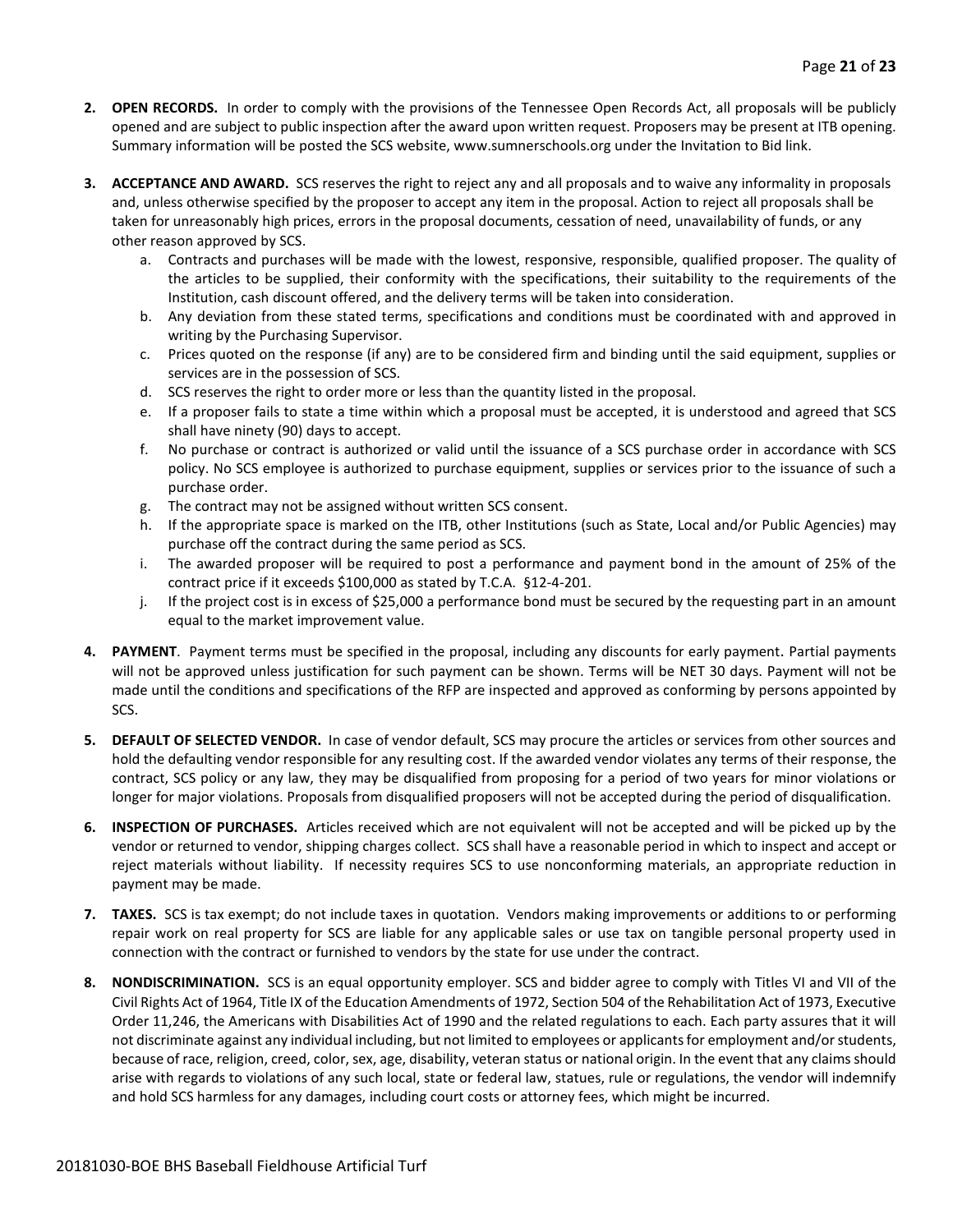- **9. PROHIBITIONS/NO VENDOR CONTRACT FORM.** Acceptance of gifts from vendors is prohibited. T.C.A. §12-4-106. The contract documents for purchase under this RFP shall consist of the successful proposer's bid and SCSs purchase order. **The proposer may request exceptions to terms and conditions and/or request SCS to accept other terms and conditions by means of subsequent documents such as invoices, warranty agreements, license agreements, etc. All subsequent document shall be open to revision for impermissible language. SCS reserves the right to render the proposal unresponsive and subject the proposal to rejection if successful terms cannot be negotiated.**
- **10. PROHIBITION ON HIRING ILLEGAL IMMIGRANTS.** Tennessee Public Chapter No. 878 of 2006, T.C.A. §12-3-309, requires that Contractor attest in writing that Contractor will not knowingly utilize the services of illegal immigrants in the performance of this Contract and will not knowingly utilize the services of any subcontractor, if permitted under this Contract, who will utilize the services of illegal immigrants in the performance of this Contract. The attestation shall be made on the form, Attestation re Personnel Used in Contract Performance ("the Attestation"), which is attached and hereby incorporated by this reference.
- **11. SALES AND USE TAX.** Before the Purchase Order/Contract resulting from this RFP/RFQ is signed, the apparent successful proposer must be registered with the Department of Revenue for the collection of Tennessee sales and use tax as required by T.C.A. §12-3-306.
- **12. ASSIGNMENT.** Neither the vendor nor SCS may assign this agreement without prior written consent of the other party.
- **13. LIABILITIES.** The vendor shall indemnify SCS against liability for any suits, actions or claims of any character arising from or relating to the performance under this agreement by the vendor or its subcontractors. SCS has no obligation for the payment of any judgement or the settlement of any claim made against the vendor or its subcontractors as a result of obligations under this contract.
- **14. APPLICABLE LAW.** Any contract shall be interpreted under the laws and statutes of the State of Tennessee. SCS does not enter into contracts which provide for mediation or arbitration. Any action arising from any contract made from this RFP shall be brought in the state courts in Sumner County, TN or in the United States Federal District Court for the Middle District of Tennessee.

Additionally, it is a violation of state statutes to purchase materials, supplies, services or any other item from a vendor that is a commissioner, official, employee or board member that has any financial or beneficial interest in such transaction, T.C.A. §12-4-101.

- **15. FUNDS**. The Proposer understands and accepts the non-appropriation of funds provision of SCS.
- **16. DATA PRIVACY AND SECURITY**. Personal Information (PI) includes but is not limited to that information protected by HIPAA, the HITECH Act, FERPA, or Gramm-Leach-Bliley) or such information which would allow a third party to gain access to the personal, medical or financial records of any of any party. Vendor represents and warrants that its collection, access, use, storage, disposal and disclosure of PI complies with all applicable federal and state privacy and data protection laws. Vendor represents and warrants that Vendor will maintain compliance with the SSAE 16 standard, and shall undertake any audits and risk assessments Vendor deems necessary to maintain compliance with SSAE16. If PI provided by SCS to Vendor is subject to FERPA. Vendor agrees that in its handling of FERPA data it will perform as a school official as that term is defined by FERPA regulations. Vendor acknowledges that its improper disclosure or re-disclosure of PI covered by FERPA may, under certain circumstances, result in Vendor's exclusion from eligibility to contract with SCS for at least five (5) years. Vendor shall provide SCS with the name and contact information for an employee of Vendor who shall serve as SCS's primary security contact and shall be available to assist Customer twenty-four (24) hours per day, seven (7) days per week as a contact in resolving obligations associated with any security incident in which it is reasonably suspected that there has been a breach of information security. Vendor shall immediately mitigate or resolve any Security Incident, at Vendor's expense and in accordance with applicable privacy rights, laws, regulations and standards. Vendor shall reimburse SCS for actual costs incurred by SCS in responding to, and mitigating damages caused by, any Security Incident, including all costs of notice and/or remediation incurred under applicable law as a result of the Security Incident.
- **17. IRAN DIVESTMENT ACT.** By submission of this proposal, each proposer and each person signing on behalf of any proposer certified, and in the case of a joint proposal, each party thereto certifies as to its own organization, under penalty of perjury, that to the best of its knowledge and belief that each proposer is not on the list created pursuant to T.C.A. §12-12- 106.

#### 20181030-BOE BHS Baseball Fieldhouse Artificial Turf